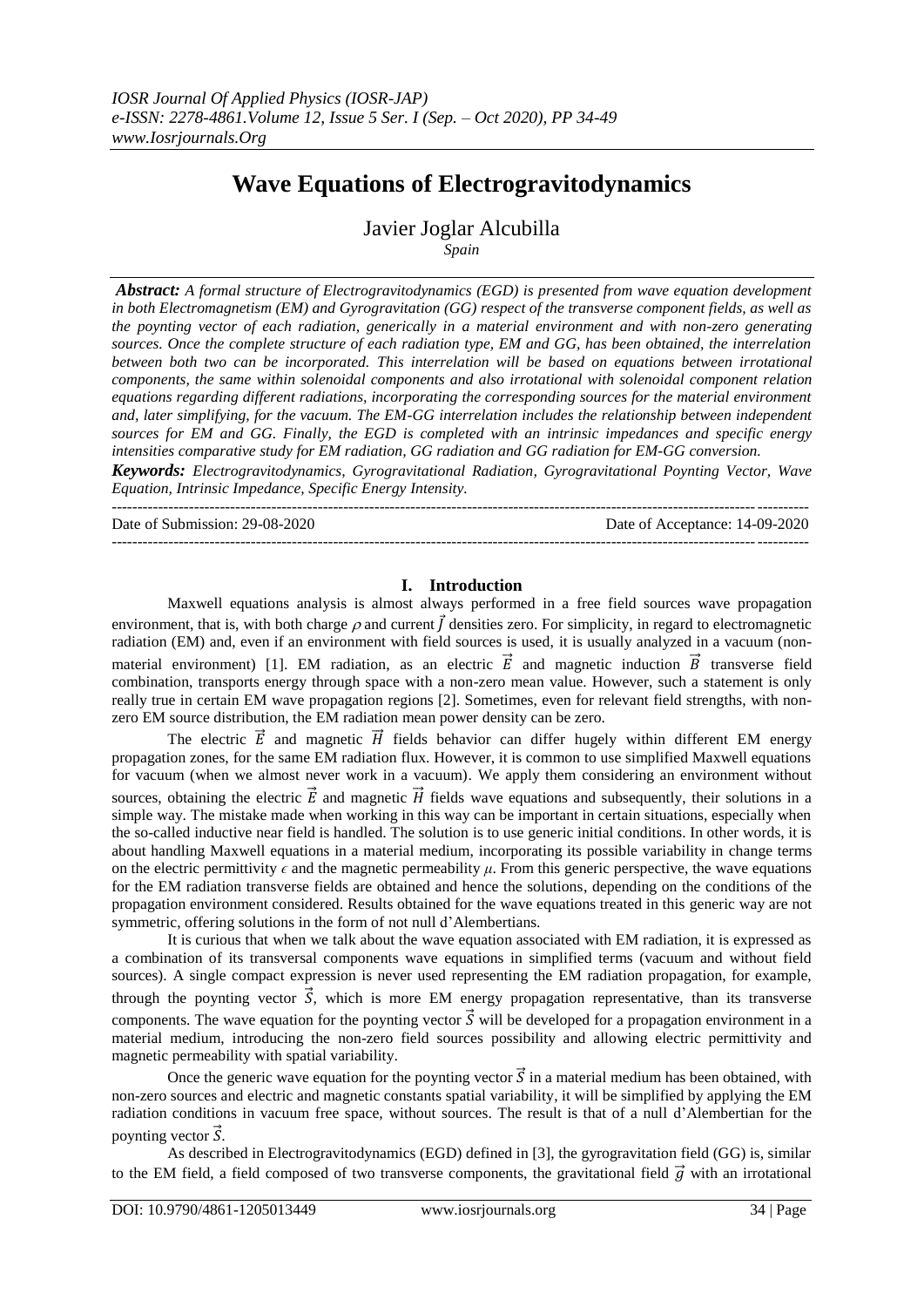nature and the gravitation torsion field  $\vec{\Omega}_r$  (gyrotation  $\vec{\Omega}$ ) of solenoidal type. It is now a matter of writing the wave equations for the GG field transverse components. In a similar way to what has been done with the EM field, with respect to the GG field, the electric  $\epsilon$  and magnetic  $\mu$  constants are replaced by the gravitational permittivity *ξ* and the gravitation torsion permeability *τ* constants, respectively, where the latter is a function of the light propagation speed in material medium *s* and, therefore, spatially variable [4]. Results obtained for the GG field wave equations from transverse components are not symmetric, defining solutions in the form of nonzero d'Alembertians. If it is considered in the GG field propagation environment that sources (material density  $\rho_m$  and mass current density  $\vec{J}_m$ ) are zero and the medium refractive index *n* is constant, the GG field components wave equations appear as symmetric in the form of null d'Alembertians.

It remains to describe the GG field propagation, expressed by the gyrogravitational poynting vector  $\vec{S}_g$ , in a compact way through a single generic wave equation, for a material medium, with the possibility of nonzero GG field sources and spatial variability of the gravitation torsion constant *τ*. The generic d'Alembertian obtained is non-zero, although if we apply the GG radiation conditions in vacuum free space, without sources, it is simplified into a null symmetric equation.

Electrogravitodynamics (EGD) begins from the formal structure that describes EM and GG radiations separately, incorporating the interrelation and influence in both directions, between gyrogravitation and electromagnetism component fields (gyrogravitation induction in electromagnetism and vice versa). Formal relationships will be obtained within irrotational type components and the same for solenoidal type components. At the end, we will propose relation equations of irrotational components with solenoidal ones between EM and GG radiation.

In the EM or GG radiation propagation, the relationship within transverse field components and the corresponding poynting vector through the intrinsic impedance *η* results important. On the other hand, the specific energy intensity  $S_n$  is introduced as the radiated energy intensity per unit of area and specific impedance of the propagation environment in the considered radiation. A comparative study between EM and GG radiation will be made based on intrinsic impedance relationships and specific energy intensity relationships.

#### **II. Wave Equations in Electromagnetism**

It is usual to analyze the solutions to Maxwell equations in a field sources free environment (null charge density  $\rho$  and current density  $\vec{J}$  or, when talking about EM radiation, to use an environment with nonnull field sources but, for simplicity, of a non-material type (in a vacuum) [5]. EM radiation as a combination of electric  $\vec{E}$  and magnetic induction  $\vec{B}$  auto-propagated fields in the form of transverse waves always in phase, transports energy through space. But this statement is only really valid in the radiation or far field region, where the EM wave carries non-zero average power. That is, the power density  $\vec{P}_{avg}$ , defined as the EM wave mean power per unit of transverse area respect to the propagation or temporal average of the poynting vector  $\vec{S}$ , is different from zero.

$$
\vec{S}(\vec{r},t) = \vec{E}(\vec{r},t) \times \vec{H}(\vec{r},t) \qquad \text{and} \qquad \vec{P}_{avg} = \frac{1}{T} \int_0^T (\vec{E} \times \vec{H}) dt \qquad (1)
$$

In the far field zone the relationship between the electric field  $\vec{E}$  and the magnetic field  $\vec{H}$  (magnetic field strength), given by the intrinsic impedance  $\eta$ , is determined such that, for a vacuum it will be  $\eta_0$ ,

 $\eta=\frac{\vec{E}}{\vec{n}}$  $\frac{\vec{E}}{\vec{H}}$  with  $\vec{H} = \frac{\vec{B}}{\mu}$  $\frac{\partial}{\partial \mu}$  and if  $\mu = \mu_0 \Rightarrow \eta_0 = \mu_0 c$ , (2)

Where  $\mu_0$  and *c* are the magnetic permeability and the speed of light propagation, respectively, for the vacuum particular case.

However, when speaking of the near field region and, more specifically, in the reactive or induction near field region, the energy transport is such that the power density  $\vec{P}_{avg}$  is zero, even though there are relevant field values. In this region, the electric  $\vec{E}$  and magnetic  $\vec{H}$  fields values depend on the charge distribution  $\rho$  and the current density  $\vec{l}$ . On the other hand, it is usual to consider the transition region between inductive near field and radiative far field, named as radiant near field, as a zone where radiation fields already begin to predominate and the power density progressively ceases to be zero.

There is a great difference in the electric  $\vec{E}$  and magnetic  $\vec{H}$  fields behavior within the inductive field region and that of radiant field, as well as, respect to the EM energy transport itself that they represent in each case, described through the power density value. In the space regions where the current density  $\vec{j}$  is not zero, the symmetry between EM radiation transverse fields is violated [6]. However, the usual when talking about EM radiation propagation is to use simplified Maxwell equations for vacuum and apply them in an environment without sources, obtaining the electric field  $\vec{E}$  and magnetic field  $\vec{H}$  wave equations and, at last, their solutions [7]. Although it is true that these conditions and results are valid for most of the cases, since almost always the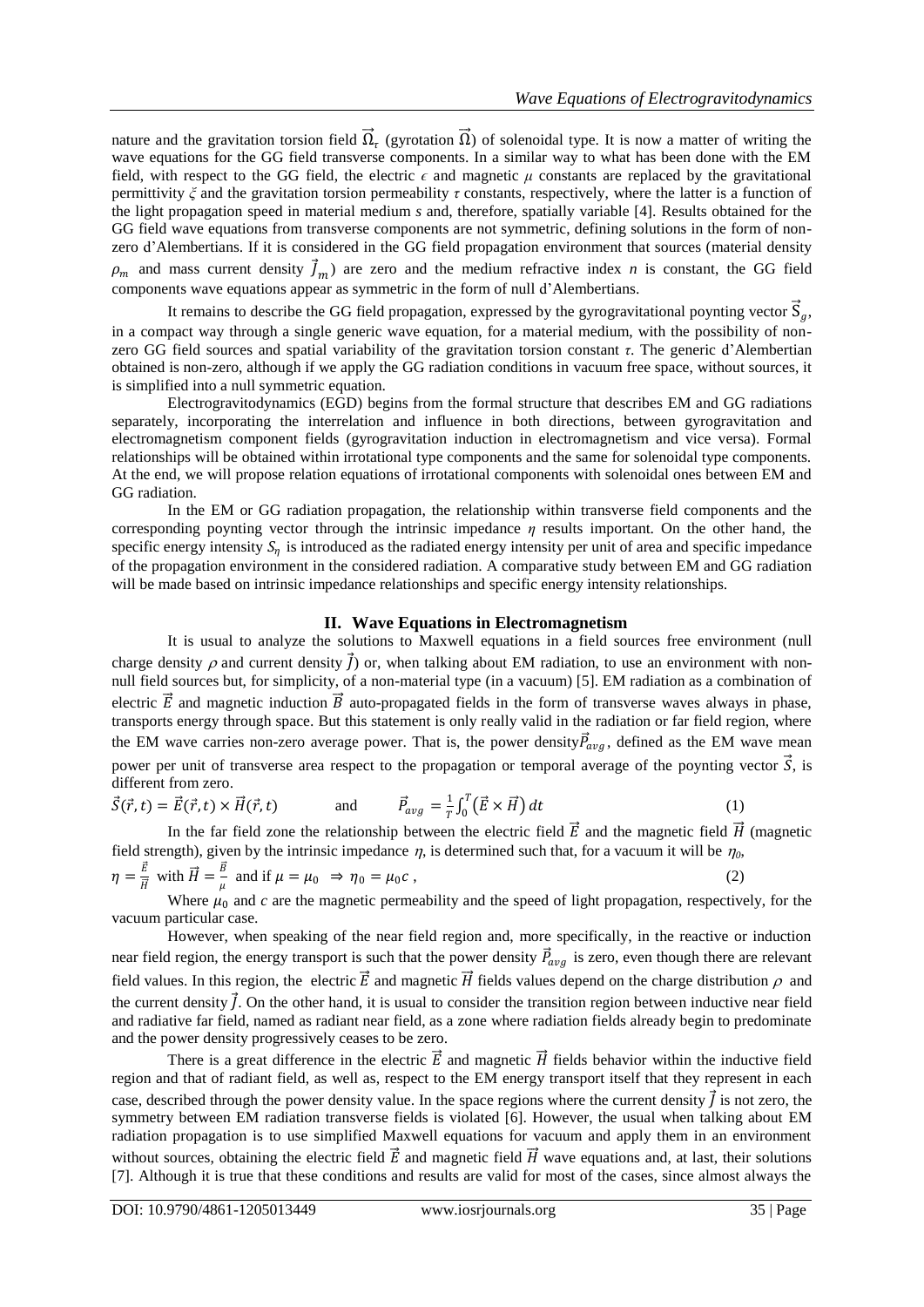EM radiation is referring to the far field, the error made when applying them is important, at least for the inductive near field. To avoid this problem, one should start with generic conditions. That is, to use Maxwell equations in a material medium and also consider that the medium possible variability affects the electric permittivity  $\epsilon$  and the magnetic permeability  $\mu$  in the environment considered. From this generic perspective, the wave equations for the EM radiation transverse fields are obtained and hence, the solutions depending on the propagation environment conditions.

A material medium generic characteristics are given by the electric permittivity  $\epsilon$  and the magnetic permeability  $\mu$  in the environment considered, such that,

 $\epsilon = \epsilon_0 \epsilon_r$  and  $\mu = \mu_0 \mu_r$ (3) Where  $\epsilon_0$  and  $\mu_0$  are the electric permittivity and the magnetic permeability, respectively, in vacuum. And  $\epsilon_r$  and  $\mu_r$  are the electric permittivity and magnetic permeability relative values, respectively, in a material medium.

We are going to consider the possible material medium spatial variability with respect to electric permittivity and magnetic permeability, thus,

| $\vec{\nabla} \epsilon \neq 0$ and $\vec{\nabla} \mu \neq 0$ , though $\frac{\partial \epsilon}{\partial t} = 0$ and $\frac{\partial \mu}{\partial t} = 0$ |  |
|------------------------------------------------------------------------------------------------------------------------------------------------------------|--|
| We will use Maxwell equations for material medium, so,                                                                                                     |  |

$$
\vec{\nabla} \cdot \vec{E} \Leftarrow \frac{\rho}{\epsilon} \tag{5}
$$
\n
$$
\vec{\nabla} \cdot \vec{H} = 0 \tag{6}
$$

$$
\vec{\nabla} \cdot \vec{H} = 0 \tag{6}
$$
\n
$$
\vec{\nabla} \times \vec{E} \leftarrow -\mu \frac{\partial \vec{H}}{\partial t} \tag{7}
$$

$$
\vec{\nabla} \times \vec{H} \Leftarrow \vec{f} + \epsilon \frac{\partial \vec{E}}{\partial t}
$$
\n(8)

The symbol  $\Leftarrow$  in the above equations represents that one term in the equation is inducer and the other one is induced (where the arrow points to). Cause-effect principle applied in terms of inducer-induced concept [8].

Incorporating nabla operator  $\vec{\nabla}$  on (8) and, considering conditions in (4), the following generic continuity equation is obtained,

$$
\vec{\nabla}.\vec{f} \leftarrow -\frac{\partial \rho}{\partial t} - \vec{\nabla} \epsilon \cdot \frac{\partial \vec{E}}{\partial t}
$$
\n(9)

Wave equations for electric field  $\vec{E}$  and magnetic field  $\vec{H}$  are obtained by determining the Laplace operator  $\Delta$  on each field. Generically, a field  $\vec{A}$  Laplacian is equal to,

$$
\Delta \vec{A} = \vec{\nabla} (\vec{\nabla} \cdot \vec{A}) - \vec{\nabla} \times (\vec{\nabla} \times \vec{A})
$$
  
If we apply the rotational operator  $\vec{\nabla} \times$  on (7), we obtain the following. (10)

$$
\vec{\nabla} \times (\vec{\nabla} \times \vec{E}) \leftarrow \vec{\nabla} \times \left( -\mu \frac{\partial \vec{H}}{\partial t} \right) = -\mu \frac{\partial}{\partial t} (\vec{\nabla} \times \vec{H}) - \vec{\nabla} \mu \times \frac{\partial \vec{H}}{\partial t}
$$
\n(11)  
Taking into account (8) and (10) over (11).

$$
\vec{\nabla} (\vec{\nabla} \cdot \vec{E}) - (\vec{\nabla} \cdot \vec{\nabla}) \vec{E} \Leftarrow -\mu \frac{\partial}{\partial t} (\vec{J} + \epsilon \frac{\partial \vec{E}}{\partial t}) - \vec{\nabla} \mu \times \frac{\partial \vec{H}}{\partial t}
$$
\n(12)

\nApplying (5) in (12) and developing,

$$
\vec{\nabla} \frac{\rho}{\epsilon} - \vec{\nabla}^2 \vec{E} \Leftarrow -\mu \frac{\partial \vec{J}}{\partial t} - \mu \epsilon \frac{\partial^2 \vec{E}}{\partial t^2} - \vec{\nabla} \mu \times \frac{\partial \vec{H}}{\partial t}
$$
\n(13)

Using the Laplacian definition on the electric field  $\vec{E}$  in (13), we obtain,

$$
\Delta \vec{E} \leftarrow \frac{1}{s^2} \frac{\partial^2 \vec{E}}{\partial t^2} + \mu \frac{\partial \vec{f}}{\partial t} + \vec{\nabla} \frac{\rho}{\epsilon} + \vec{\nabla} \mu \times \frac{\partial \vec{H}}{\partial t}
$$
  
Where *s* is the speed of light propagation in a material medium, (14)

where *s* is the speed of light propagation in a material medium,  

$$
s = \frac{c}{n} = \frac{1}{\sqrt{\mu}} = \frac{c}{\sqrt{\mu_f \epsilon_f}}
$$
(15)

Being *n* the material medium absolute refractive index,  
\n
$$
n = \sqrt{\mu_r \epsilon_r}
$$
\n(16)

Taking into account the d'Alembertian operator 
$$
\Box
$$
 definition,  

$$
\Box = \frac{1}{s^2} \frac{\partial^2}{\partial t^2} - \Delta
$$
 (17)

Applying (17) over (14), the wave equation for the electric field component  $\vec{E}$  is definitely obtained,  $\Box \vec{E} \Leftarrow -\mu \frac{\partial \vec{f}}{\partial t}$  $\frac{\partial f}{\partial t} - \vec{\nabla} \frac{\rho}{\epsilon}$  $\frac{\rho}{\epsilon} - \vec{\nabla} \mu \times \frac{\partial \vec{H}}{\partial t}$ ∂t (18)

We will use the same procedure as above for the magnetic field  $\vec{H}$ .

If we apply the rotational operator on (8) we obtain,

$$
\vec{\nabla} \times (\vec{\nabla} \times \vec{H}) \Leftarrow \vec{\nabla} \times (\vec{J} + \epsilon \frac{\partial \vec{E}}{\partial t}) = \vec{\nabla} \times \vec{J} + \epsilon \frac{\partial}{\partial t} (\vec{\nabla} \times \vec{E}) + \vec{\nabla} \epsilon \times \frac{\partial \vec{E}}{\partial t}
$$
\nTaking into account (7) and (10) over (19),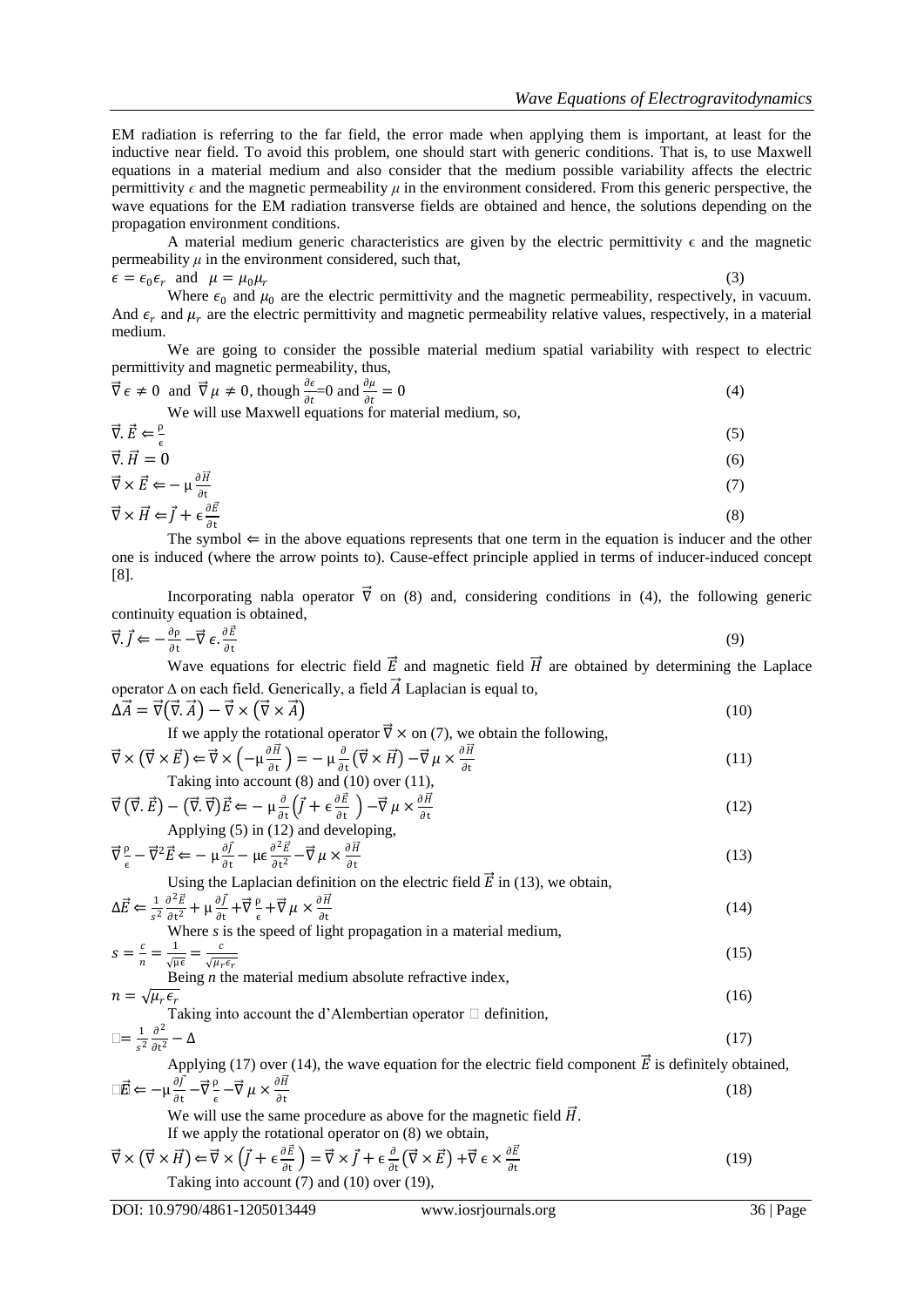(20)

$$
\vec{\nabla} (\vec{\nabla} \cdot \vec{H}) - (\vec{\nabla} \cdot \vec{\nabla}) \vec{H} \Leftarrow \vec{\nabla} \times \vec{J} - \epsilon \mu \frac{\partial^2 \vec{H}}{\partial t^2} + \vec{\nabla} \epsilon \times \frac{\partial \vec{E}}{\partial t}
$$
  
Applying (6) in (20) and developing,

$$
-\vec{\nabla}^2 \vec{H} \Leftarrow \vec{\nabla} \times \vec{J} - \epsilon \mu \frac{\partial^2 \vec{H}}{\partial t^2} + \vec{\nabla} \epsilon \times \frac{\partial \vec{E}}{\partial t}
$$
\nUsing the Laplacian definition on the magnetic field  $\vec{H}$  and (15) in (21), we get,

\n
$$
(21)
$$

$$
\Delta \vec{H} \Leftarrow \frac{1}{s^2} \frac{\partial^2 \vec{H}}{\partial t^2} - \vec{\nabla} \times \vec{J} - \vec{\nabla} \in \times \frac{\partial \vec{E}}{\partial t}
$$
(22)

 $\frac{\partial t^2}{\partial t^2}$  or  $\frac{\partial t}{\partial t}$  at  $\frac{\partial t}{\partial t}$  at  $\frac{\partial t}{\partial t}$  are  $\frac{\partial t}{\partial t}$  and  $\frac{\partial t}{\partial t}$  are  $\frac{\partial t}{\partial t}$  and  $\frac{\partial t}{\partial t}$  are  $\frac{\partial t}{\partial t}$  and  $\frac{\partial t}{\partial t}$  are  $\frac{\partial t}{\partial t}$  and  $\frac{\partial t}{\partial t}$  are  $\frac{\partial t}{\partial t}$  and field component  $\vec{H}$  is definitely achieved,

$$
\Box \vec{H} \Leftarrow \vec{\nabla} \times \vec{J} + \vec{\nabla} \in \times \frac{\partial \vec{E}}{\partial t}
$$
\n(23)

Observe that the results obtained through (18) and (23) are not null, as it is traditionally described when simplifying, using a vacuum as medium and electric  $\rho$  and magnetic  $\vec{l}$  null sources in the considered propagation environment.

#### **III. Wave Equation Based on Poynting Vector in Electromagnetism**

Traditionally, it is usual when talking about EM radiation to express the propagation conditions in simplified terms (vacuum and null field sources) through the field components wave equations, that is,

$$
\Box \vec{E} = 0 \tag{24}
$$
\n
$$
\Box \vec{F} = 0 \tag{25}
$$

A single compact expression is never used to represent the EM radiation propagation, for example, through the poynting vector  $\vec{S}$ , which also implies the EM field longitudinal character. The aim is to develop the wave equation for the poynting vector in a generic propagation environment, for a material medium, with the possibility of non-zero field sources and electric permittivity and magnetic permeability both with spatial variability.

We start by setting the Laplacian operator 
$$
\Delta
$$
 on the pointing vector  $\vec{S}$ , applying (A6),  
\n
$$
\Delta(\vec{E} \times \vec{H}) = \vec{\nabla}^2 (\vec{E} \times \vec{H}) = \vec{\nabla} (\vec{\nabla} \cdot (\vec{E} \times \vec{H})) - \vec{\nabla} \times (\vec{\nabla} \times (\vec{E} \times \vec{H}))
$$
\n(26)

Developing the previous equation in parts, through (A1) and (A5), we have that,

$$
\vec{\nabla} \cdot (\vec{E} \times \vec{H}) = \vec{H} \cdot \vec{\nabla} \times \vec{E} - \vec{E} \cdot \vec{\nabla} \times \vec{H} = -\mu \vec{H} \cdot \frac{\partial \vec{H}}{\partial t} - \epsilon \vec{E} \cdot \frac{\partial \vec{E}}{\partial t} - \vec{E} \cdot \vec{J}
$$
 (scalar) (27)

$$
\vec{\nabla} \times (\vec{\mathbf{E}} \times \vec{H}) = \vec{E}(\vec{\nabla} \vec{A}) - \vec{H}(\vec{\nabla} \cdot \vec{E}) + (\vec{H} \cdot \vec{\nabla})\vec{E} - (\vec{E} \cdot \vec{\nabla})\vec{H}
$$
 (vector)  
Using (27) and (28) over (26), we get, (26)

$$
\Delta(\vec{E} \times \vec{H}) = \vec{\nabla}(\vec{H} \cdot \vec{\nabla} \times \vec{E}) - \vec{\nabla}(\vec{E} \cdot \vec{\nabla} \times \vec{H}) + \vec{\nabla} \times (\vec{H}(\vec{\nabla} \cdot \vec{E})) - \vec{\nabla} \times ((\vec{H} \cdot \vec{\nabla})\vec{E}) + \vec{\nabla} \times ((\vec{E} \cdot \vec{\nabla})\vec{H})
$$
 (29)  
Applying vector calculus with (A3) and (A8) over (29), we obtain,

$$
\Delta(\vec{E} \times \vec{H}) = ((\vec{\nabla} \times \vec{E}) \cdot \vec{\nabla}) \vec{H} + (\vec{H} \cdot \vec{\nabla})(\vec{\nabla} \times \vec{E}) + (\vec{\nabla} \times \vec{E}) \times (\vec{\nabla} \times \vec{H}) + \vec{H} \times (\vec{\nabla} \times (\vec{\nabla} \times \vec{E})) - - ((\vec{\nabla} \times \vec{H}) \cdot \vec{\nabla}) \vec{E} - (\vec{E} \cdot \vec{\nabla})(\vec{\nabla} \times \vec{H}) - (\vec{\nabla} \times \vec{H}) \times (\vec{\nabla} \times \vec{E}) - \vec{E} \times (\vec{\nabla} \times (\vec{\nabla} \times \vec{H})) + \frac{\rho}{\epsilon} (\vec{\nabla} \times \vec{H}) + \vec{\nabla} \frac{\rho}{\epsilon} \times \vec{H} - - (\vec{H} \cdot \vec{\nabla})(\vec{\nabla} \times \vec{E}) - \vec{\nabla} (\vec{H} \cdot \vec{\nabla}) \times \vec{E} + (\vec{E} \cdot \vec{\nabla})(\vec{\nabla} \times \vec{H}) + \vec{\nabla} (\vec{E} \cdot \vec{\nabla}) \times \vec{H}
$$
\n(30)

Taking into account (A1), it can be put respect the magnetic field  $H$  that,

$$
-(\vec{\nabla} \times \vec{H}) \cdot \vec{\nabla} = \vec{\nabla} \cdot (\vec{\nabla} \times \vec{H}) - (\vec{\nabla} \times \vec{\nabla}) \cdot \vec{H} = \vec{\nabla} \cdot (\vec{\nabla} \times \vec{H})
$$
\nThen using (31) and applying (8), we have that

$$
-\left((\vec{\nabla}\times\vec{H})\cdot\vec{\nabla}\right)\vec{E} = \left(\vec{\nabla}\cdot(\vec{\nabla}\times\vec{H})\right)\vec{E} = (\vec{\nabla}\cdot\vec{J})\vec{E} + \left(\vec{\nabla}\cdot\vec{e}\frac{\partial\vec{E}}{\partial t}\right)\vec{E}
$$
(32)

Substituting the EM continuity equation (9) in (32) and developing, we have,

$$
-\left(\left(\vec{\nabla}\times\vec{H}\right).\vec{\nabla}\right)\vec{E} = -\frac{\partial \rho}{\partial t}\vec{E} - \left(\vec{\nabla}\epsilon.\frac{\partial \vec{E}}{\partial t}\right)\vec{E} + \epsilon\frac{\partial}{\partial t}\left(\vec{\nabla}.\vec{E}\right)\vec{E} + \left(\vec{\nabla}\epsilon.\frac{\partial \vec{E}}{\partial t}\right)\vec{E}
$$
\nSubstituting (5) in (33) and simplifying, the result is,

$$
-\left(\left(\vec{\nabla}\times\vec{H}\right).\vec{\nabla}\right)\vec{E} = -\frac{\partial\rho}{\partial t}\vec{E} + \epsilon\frac{\partial}{\partial t}\left(\frac{\rho}{\epsilon}\right)\vec{E} = 0\tag{34}
$$

On the other hand, taking into account (A1), it can be put respect the electric field  $\vec{E}$  that,  $(\vec{\nabla} \times \vec{E}) \cdot \vec{\nabla} = -\vec{\nabla} \cdot (\vec{\nabla} \times \vec{E}) + (\vec{\nabla} \times \vec{\nabla}) \cdot \vec{E} = -\vec{\nabla} \cdot (\vec{\nabla} \times \vec{E})$  (35) Then, using  $(35)$  and applying  $(7)$ , we have

Then, using (35) and applying (7), we have,  
\n
$$
\left( (\vec{\nabla} \times \vec{E}) . \vec{\nabla} \right) \vec{H} = -\left( \vec{\nabla} . (\vec{\nabla} \times \vec{E}) \right) \vec{H} = \left( \vec{\nabla} . \left( \mu \frac{\partial \vec{H}}{\partial t} \right) \right) \vec{H}
$$
\n(36)

Applying (A7) in (36), we get,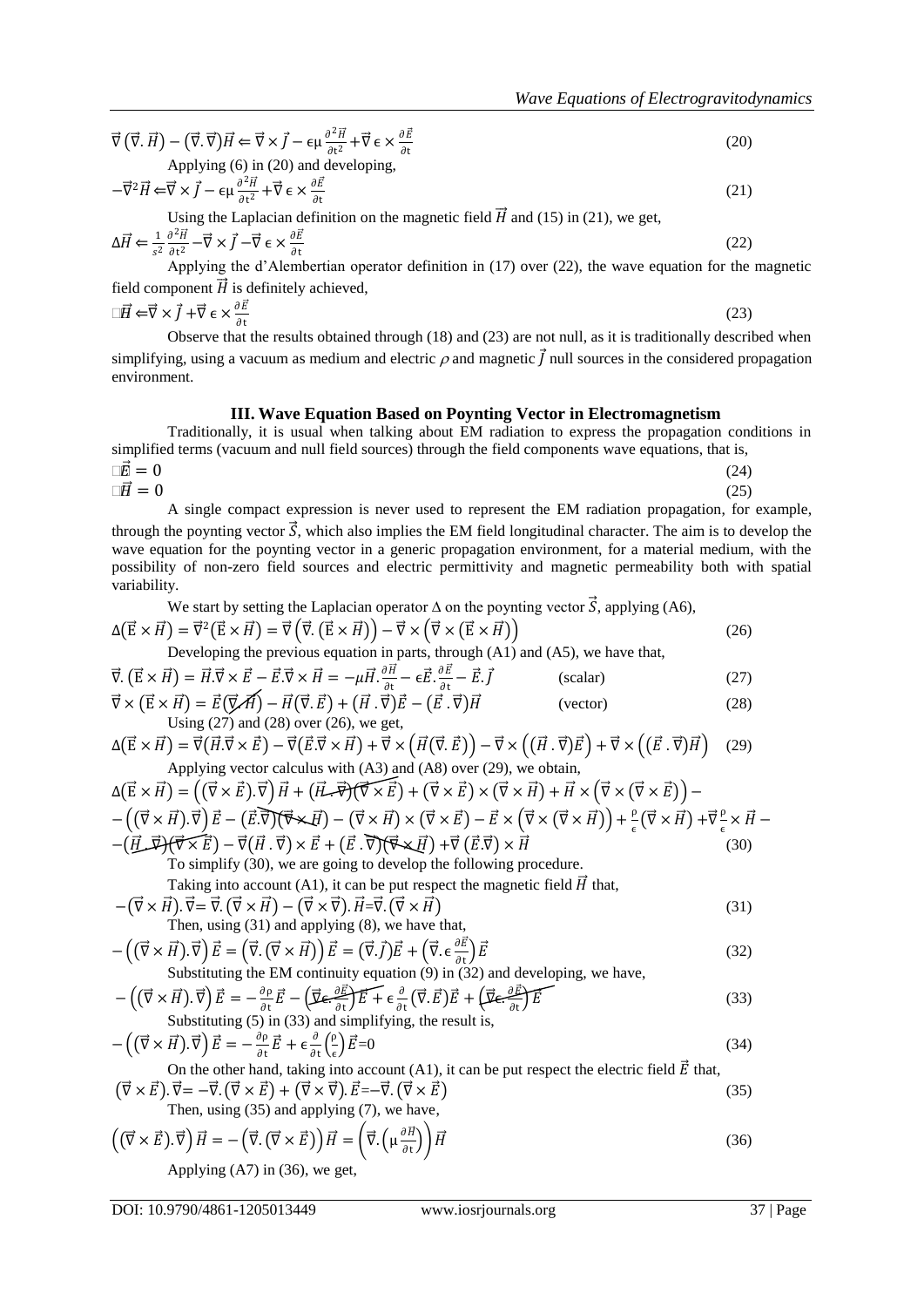$$
\left( (\vec{\nabla} \times \vec{E}) \cdot \vec{v} \right) \vec{H} = \left( \mu \frac{\partial}{\partial x} (\vec{r}, \vec{H}) \right) \vec{H} + \left( \vec{\nabla} \mu \frac{\partial \vec{H}}{\partial x} \right) \vec{H}
$$
\n
$$
\left( (\vec{\nabla} \times \vec{E}) \cdot \vec{\nabla} \right) \vec{H} = \left( \vec{\nabla} \mu \frac{\partial \vec{H}}{\partial y} \right) \vec{H} = \left( \vec{\nabla} \mu \frac{\partial \vec{H}}{\partial z} \right) \vec{H} + \left( \vec{\nabla} \mu \frac{\partial \vec{H}}{\partial z} \right) \vec{H} = 2 \left( \mu \left( \frac{\partial \vec{K}}{\partial x} \right) \vec{H} + \left( \vec{\nabla} \mu \frac{\partial \vec{H}}{\partial x} \right) \vec{H} + \left( \vec{\nabla} \mu \frac{\partial \vec{H}}{\partial y} \right) \vec{H} + \left( \vec{\nabla} \mu \frac{\partial \vec{H}}{\partial x} \right) \vec{H} + \left( \vec{\nabla} \mu \frac{\partial \vec{H}}{\partial y} \right) \vec{H} = \left( \vec{\nabla} \mu \frac{\partial \vec{H}}{\partial x} \right) \vec{H} + \left( \vec{\nabla} \mu \frac{\partial \vec{H}}{\partial y} \right) \vec{H} + \left( \vec{\nabla} \mu \frac{\partial \vec{H}}{\partial x} \right) \vec{H} + \left( \vec{\nabla} \mu \frac{\partial \vec{H}}{\partial y} \right) \vec{H} + \left( \vec{\nabla} \mu \frac{\partial \vec{H}}{\partial y} \right) \vec{H} + \left( \vec{\nabla} \mu \frac{\partial \vec{H}}{\partial y} \right) \vec{H} + \left( \vec{\nabla} \mu \frac{\partial \vec{H}}{\partial y} \right) \vec{H} + \left( \vec{\nabla} \mu \frac{\partial \vec{H}}{\partial y} \right) \vec{H} + \left( \vec{\nabla} \mu \frac{\partial \vec{H}}{\partial y} \right) \vec{H} + \left( \vec{\nabla} \mu \frac{\partial \vec{H}}{\partial y} \right) \vec{H} + \left( \vec{\nab
$$

$$
-\vec{E} \times \vec{v} = \vec{H} \times \vec{E} = (\vec{\nabla} \times \vec{f}) \times \vec{E} + (\vec{\nabla} \in \vec{B} \times \vec{v}) \times \vec{E} = -\vec{E} \times (\vec{\nabla} \times \vec{f}) - \vec{E} \times (\vec{\nabla} \in \vec{B} \times \vec{v})
$$
\n
$$
\text{If we take into account the d'Alembertian operator definition in (17) on the poynting vector } \vec{S},
$$

 $\square \vec{S} = \frac{1}{3}$  $s^2$  $\partial^2 \vec{S}$  $\frac{\partial^2 \vec{S}}{\partial t^2}$  –  $\Delta \vec{S}$ , that is,  $\square (\vec{E} \times \vec{H}) = \frac{1}{s^2}$  $s^2$  $\partial^{\,2}(\vec{\rm E}\times\vec{\rm H}$  $\frac{dE\times H}{dt^2} - \Delta(\vec{E}\times\vec{H})$  (55)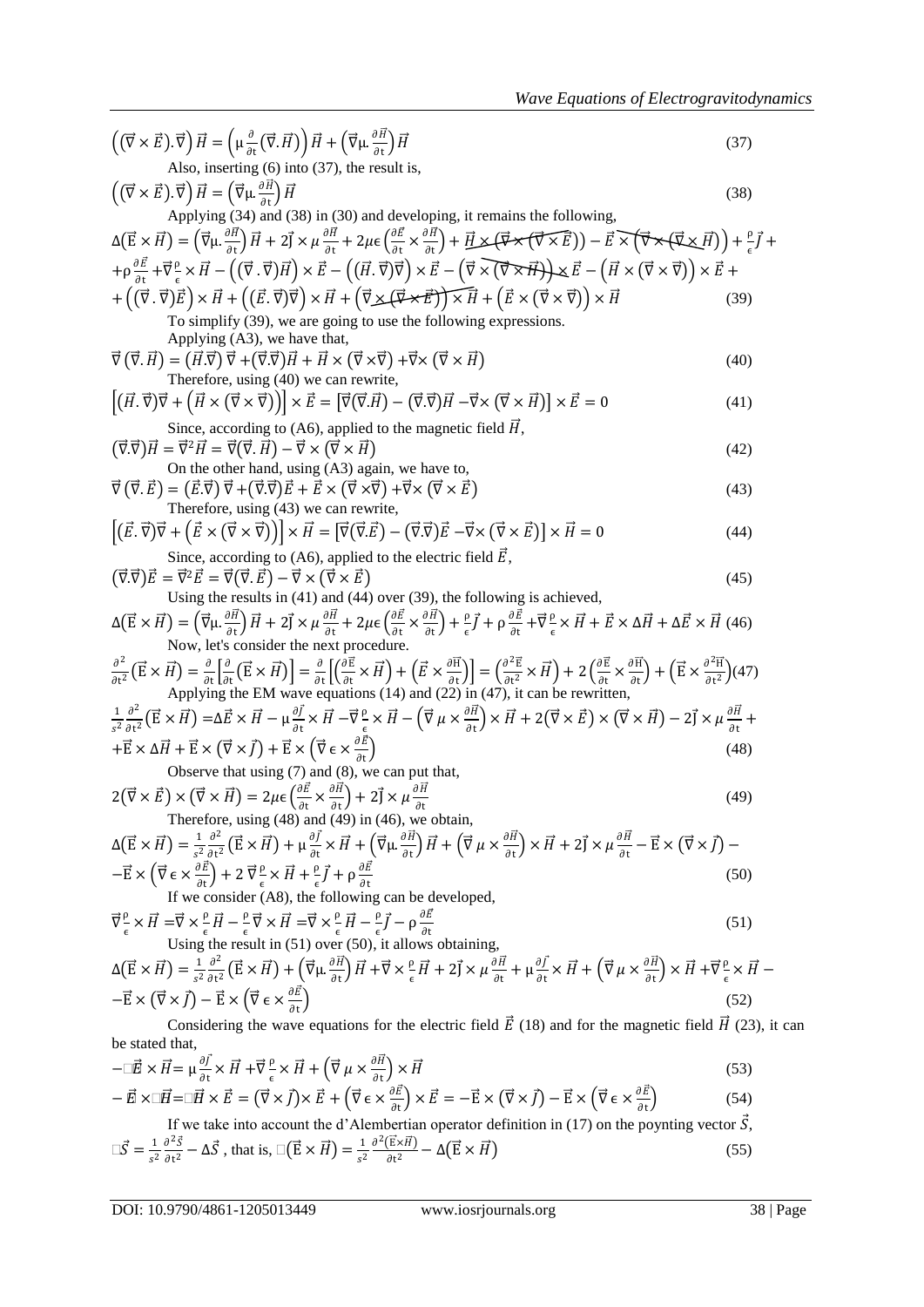Therefore, introducing (53), (54) and (55) in (52) and, applying the inducer-induced concept [8], we obtain,

$$
\Box \vec{S} \Leftarrow \vec{E} \times \Box \vec{H} + \Box \vec{E} \times \vec{H} - \left( \vec{\nabla} \mu \cdot \frac{\partial \vec{H}}{\partial t} \right) \vec{H} - \vec{\nabla} \times \frac{\rho}{\epsilon} \vec{H} - 2 \vec{J} \times \mu \frac{\partial \vec{H}}{\partial t}
$$
(56)

Formalism in (56) is the wave equation for the poynting vector  $\vec{S}$  in a material medium, with non-zero sources and electric permittivity and magnetic permeability both with spatial variability. Developed, the solution  $(56)$  can also be expressed as

$$
\Box \vec{S} \leftarrow -\left(\vec{\nabla}\mu \cdot \frac{\partial \vec{H}}{\partial t}\right) \vec{H} - \vec{\nabla} \times \frac{\rho}{\epsilon} \vec{H} - 2\vec{j} \times \mu \frac{\partial \vec{H}}{\partial t} - \mu \frac{\partial \vec{f}}{\partial t} \times \vec{H} - \left(\vec{\nabla}\mu \times \frac{\partial \vec{H}}{\partial t}\right) \times \vec{H} - \vec{\nabla} \frac{\rho}{\epsilon} \times \vec{H} + \vec{E} \times \left(\vec{\nabla} \times \vec{f}\right) + \vec{E} \times \left(\vec{\nabla} \epsilon \times \frac{\partial \vec{E}}{\partial t}\right)
$$
\n(57)

If in (56) we apply the EM radiation conditions in vacuum free space without sources, it is simplified in,  $\Box \vec{S} = 0$  (58)

#### **IV. Wave Equations in Gyrogravitation**

The gyrogravitation field (GG) is, similarly to the EM field, a field composed of two transverse components, the gravitational field  $\vec{g}$  with an irrotational nature and the gravitation torsion field  $\vec{\Omega}_t$  of solenoidal type, as defined in Electrogravitodynamics (EGD) described in [3].

Let's try to find the wave equations for the indicated transverse components of the gyrogravitational field (GG). To do this, in an equivalent way done with the EM field, we will use the equations that relate the GG field components, as well as their sources, material density  $\rho_m$  and mass current density  $\vec{J}_m$  [4]. Here we do not find the EM field problem, where it is different to consider a material medium or a vacuum, in addition to the possible spatial variability in the electric *ϵ* and magnetic *μ* constants. Regarding the field GG, it does not affect the environment considered, since the gravitation universal constant *G* value is always the same. For this reason, the gravitational permittivity constant *ξ* is not variable, neither spatially nor temporally. However, the gravitation torsion permeability constant *τ*, being a function of the speed of light propagation in the medium *s*, can at least be spatially variable. This situation can be verified through the expressions of the gravitational constants *ξ* and *τ*,

$$
\xi = \frac{-1}{4\pi G} \quad \text{and} \quad \tau = \frac{4\pi G}{s^2} \tag{59}
$$

Where *s* is the speed of light propagation in a material medium (15), but defined now from its relationship with the gravitational constants as,

$$
s = \sqrt{\frac{-1}{\xi \tau}} = \frac{c}{n}
$$
(60)

Being *n* the absolute refractive index of the material medium described in (16) and *c* is the speed of light in vacuum.

Taking into account both the spatial and temporal constancy of the gravitational permittivity *ξ* and the possible spatial variability of the gravitation torsion permeability *τ*, regardless of the medium in which the GG field propagation occurs, we are going to consider that,

$$
\vec{\nabla}\xi = 0 \text{ and } \vec{\nabla}\tau \neq 0 \text{, besides } \frac{\partial \xi}{\partial t} = 0 \text{ and } \frac{\partial \tau}{\partial t} = 0 \tag{61}
$$

The EGD equations that relate GG field components and their sources are,

$$
\vec{\nabla} \cdot \vec{g} \leftarrow \frac{\rho_m}{\xi} \tag{62}
$$

$$
\vec{\nabla} \cdot \vec{\Omega}_{\tau} = 0 \tag{63}
$$

$$
\vec{\nabla} \times \vec{g} \leftarrow -\tau \frac{\partial \vec{\Omega}_{\tau}}{\partial t} \tag{64}
$$

$$
\vec{\nabla} \times \vec{\Omega}_\tau \Leftarrow -\vec{f}_m - \xi \frac{\partial \vec{g}}{\partial t} \tag{65}
$$

Where  $\vec{\Omega}_\tau$  is the gravitation torsion field, proportional to the gyrotation field  $\vec{\Omega}$ , similar to the induction field  $\overrightarrow{B}$  in EM, such that,

$$
\vec{\Omega}_{\tau} = \frac{\vec{\Omega}}{\tau}
$$

(66)

Remember that, according to data from [3], for a homogeneous sphere of mass *m*, radius *R*, rotating around an axis that passes through its center with angular velocity  $\vec{w}$  and, therefore, with angular momentum  $\vec{L}$ , we have as gravitation torsion field  $\overline{\Omega}_\tau$ ,

$$
\vec{\Omega}_{\tau_{Ext}}\left(\vec{r}, \vec{L}\right) = \frac{L}{8\pi r^3} \left[\vec{u}_L - 3\cos\theta \vec{u}_r\right] \qquad \text{with } r \ge R \tag{67}
$$

$$
\vec{\Omega}_{\tau_{Int}}(\vec{r},\vec{L}) = \frac{L}{16\pi R^3} \Big[ \Big(5 - \frac{3r^2}{R^2}\Big) \vec{u}_L + \Big(\frac{9r^2}{R^2} - 15\Big) \cos\theta \vec{u}_r \Big] \quad \text{with } r \le R \tag{68}
$$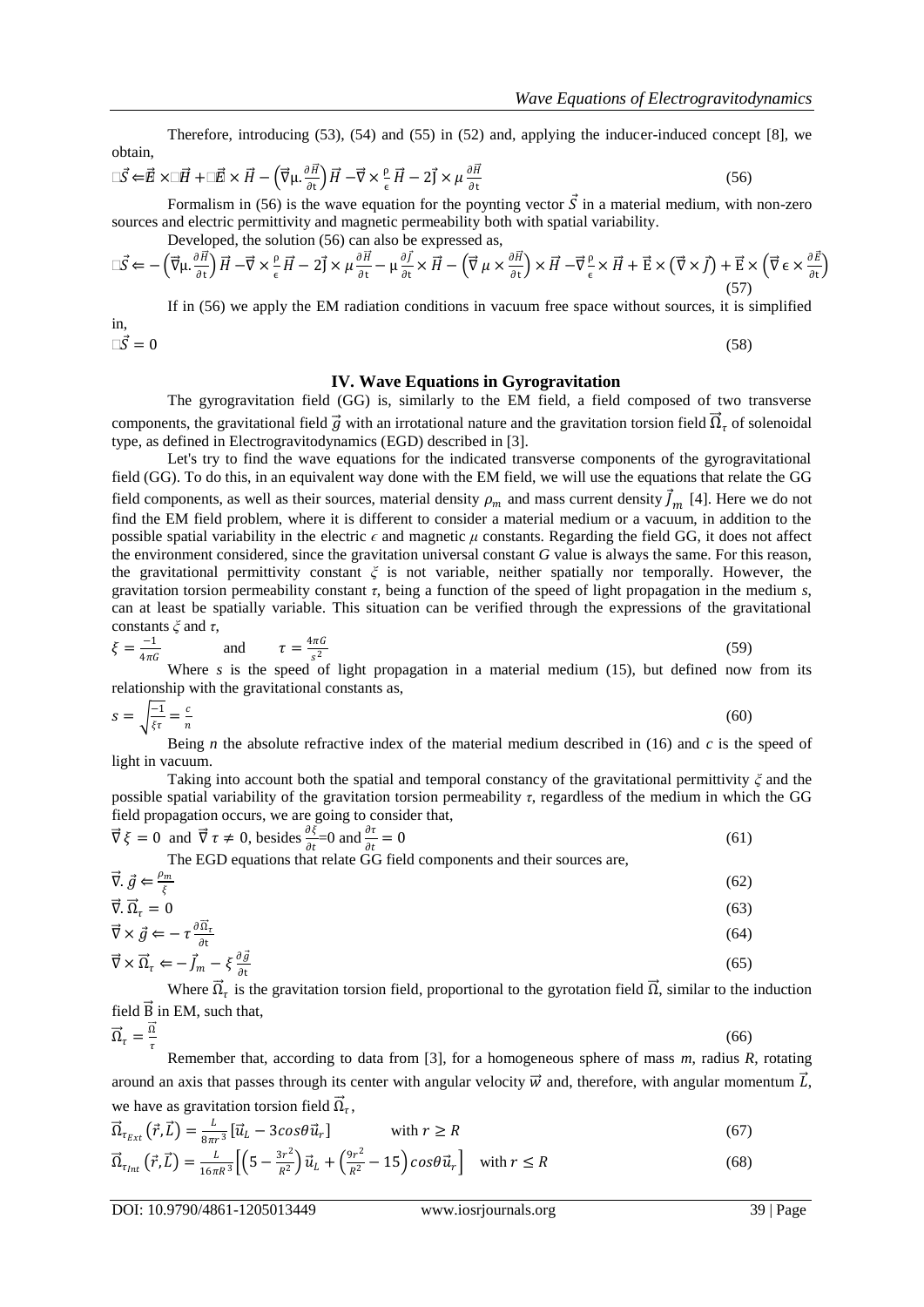Where,

$$
L = \frac{2}{5} mR^2 w \qquad \text{and} \qquad \vec{L} = L\vec{u}_L \tag{69}
$$
\n
$$
\vec{u} = \frac{\vec{k}}{2} - \vec{u} = \frac{\vec{w}}{2} \qquad \text{and} \qquad \vec{d} = \frac{\vec{r}}{2} \qquad \text{and} \qquad \theta = (\widehat{\vec{u}} \cdot \vec{a}) - (\widehat{\vec{u}} \cdot \vec{a}) \tag{70}
$$

$$
\vec{u}_L = \frac{\vec{L}}{L} = \vec{u}_w = \frac{\vec{w}}{w} \quad , \quad w = |\vec{w}| \quad , \quad \vec{u}_r = \frac{\vec{r}}{r} \quad \text{and} \quad \theta = (\widehat{\vec{L}, \vec{r}}) = (\widehat{\vec{w}, \vec{r}}) \tag{70}
$$

Applying nabla operator  $\vec{v}$  on (65) and, considering the conditions in (61), the following gravitational continuity equation is obtained,

$$
\vec{\nabla} \cdot \vec{J}_m \Leftarrow -\frac{\partial \rho_m}{\partial t} \tag{71}
$$

The wave equations for gravitational  $\vec{g}$  and gravitation torsion  $\vec{\Omega}_{\tau}$  fields are obtained by determining Laplace operator ∆ on each field.

If we apply the rotational operator  $\vec{\nabla} \times$  on (64) we obtain,

$$
\vec{\nabla} \times (\vec{\nabla} \times \vec{g}) \leftarrow \vec{\nabla} \times \left( -\tau \frac{\partial \vec{\Omega}_{\tau}}{\partial t} \right) = -\tau \frac{\partial}{\partial t} (\vec{\nabla} \times \vec{\Omega}_{\tau}) - \vec{\nabla} \tau \times \frac{\partial \vec{\Omega}_{\tau}}{\partial t}
$$
\nTaking into account (65) and (A6) over (72),

\n
$$
(72)
$$

$$
\vec{\nabla}(\vec{\nabla}.\vec{g}) - (\vec{\nabla}.\vec{\nabla})\vec{g} \leftarrow \tau \frac{\partial}{\partial t} \left( \vec{J}_m + \xi \frac{\partial \vec{g}}{\partial t} \right) - \vec{\nabla} \tau \times \frac{\partial \vec{a}_\tau}{\partial t}
$$
\n(73)

\nApplying (62) in (73) and developing,

$$
\nabla \frac{\rho_m}{\xi} - \vec{\nabla}^2 \vec{g} \in \tau \frac{\partial \vec{f}_m}{\partial t} + \tau \xi \frac{\partial^2 \vec{g}}{\partial t^2} - \vec{\nabla} \tau \times \frac{\partial \vec{\Omega}_{\tau}}{\partial t}
$$
(74)

Using the Laplacian definition on the gravitational field  $\vec{g}$  in (74), we obtain,

$$
\Delta \vec{g} \Leftarrow \frac{1}{s^2} \frac{\partial^2 \vec{g}}{\partial t^2} + \vec{\nabla} \frac{\rho_m}{\xi} - \tau \frac{\partial \vec{f}_m}{\partial t} + \vec{\nabla} \tau \times \frac{\partial \vec{\Omega}_{\tau}}{\partial t}
$$
(75)

Where *s* is the speed of light propagation in a material medium, described in (60).

Applying the definition of the d'Alembertian operator  $\Box$  (17) on (75), the wave equation for the gravitational field component  $\vec{g}$  is definitely obtained,

$$
\Box \vec{g} \Leftarrow \tau \frac{\partial \vec{f}_m}{\partial t} - \vec{\nabla} \frac{\rho_m}{\xi} - \vec{\nabla} \tau \times \frac{\partial \vec{\Omega}_{\tau}}{\partial t}
$$
\n(76)

We will use the same procedure as above for the gravitation torsion field  $\vec{\Omega}_t$ .

If we apply the rotational operator  $\vec{\nabla} \times$  on (65) we obtain,

$$
\vec{\nabla} \times (\vec{\nabla} \times \vec{\Omega}_{\tau}) \leftarrow \vec{\nabla} \times \left( -\vec{J}_{m} - \xi \frac{\partial \vec{g}}{\partial t} \right) = -\vec{\nabla} \times \vec{J}_{m} - \xi \frac{\partial}{\partial t} (\vec{\nabla} \times \vec{g}) - \vec{\nabla} \xi \times \frac{\partial \vec{g}}{\partial t} \text{ with } \vec{\nabla} \xi \times \frac{\partial \vec{g}}{\partial t} = 0 \tag{77}
$$
\nTaking into account (64) and (A6) over (77),

$$
\vec{\nabla} (\vec{\nabla} \cdot \vec{\Omega}_{\tau}) - (\vec{\nabla} \cdot \vec{\nabla}) \vec{\Omega}_{\tau} \Leftarrow -\vec{\nabla} \times \vec{J}_{m} + \xi \tau \frac{\partial^{2} \vec{\Omega}_{\tau}}{\partial t^{2}}
$$
\nApplying (63) in (78) and developing,

\n
$$
(78)
$$

$$
-\vec{\nabla}^2 \vec{\Omega}_\tau \leftarrow -\vec{\nabla} \times \vec{J}_m + \xi \tau \frac{\partial^2 \vec{\Omega}_\tau}{\partial t^2}
$$
\n(79)

Using the Laplacian definition on the gravitation torsion field  $\vec{\Omega}_{\tau}$  and (60) in (79), we obtain,

$$
\Delta \vec{\Omega}_{\tau} \Leftarrow \frac{1}{s^2} \frac{\partial^2 \vec{\Omega}_{\tau}}{\partial t^2} + \vec{\nabla} \times \vec{J}_m
$$
\n(80)

Applying the definition of the d'Alembertian operator in (17) over (80), the wave equation for the gravitation torsion field component  $\vec{\Omega}_{\tau}$  is definitely achieved,

$$
\Box \vec{\Omega}_{\tau} \Leftarrow -\vec{\nabla} \times \vec{f}_{m} \tag{81}
$$

Observe that the results obtained through (76) and (81) are not null, as would be the case when simplifying, using gravitational source  $\rho_m$  and gravitation torsion source  $\vec{f}_m$  with values zero, in addition to spatial variability in the gravitation torsion permeability constant  $\tau$  also null, for the propagation environment considered.

#### **V. Wave Equation for Gyrogravitational Poynting Vector**

If the gyrogravitational field propagation conditions are such that the mass density  $\rho_m$  and mass current density  $\vec{J}_m$ , sources in the environment considered, are zero and the material medium refractive index *n* is constant, the field components wave equations can be simplified, that is,  $\square \vec{g} = 0 \tag{82}$ 

$$
\Box \vec{\Omega}_{\tau} = 0 \tag{83}
$$

In a similar way to how it is done with EM radiation, we are going to describe the GG field propagation in the form of GG radiation, expressed through the gyrogravitational poynting vector  $\vec{S}_g$  [9], since it implies the GG field longitudinal character, formally described as follows,

 $\vec{S}_g(\vec{r},t) = \vec{g}(\vec{r},t) \times \vec{\Omega}_\tau$  $(\vec{r}, t)$  (84)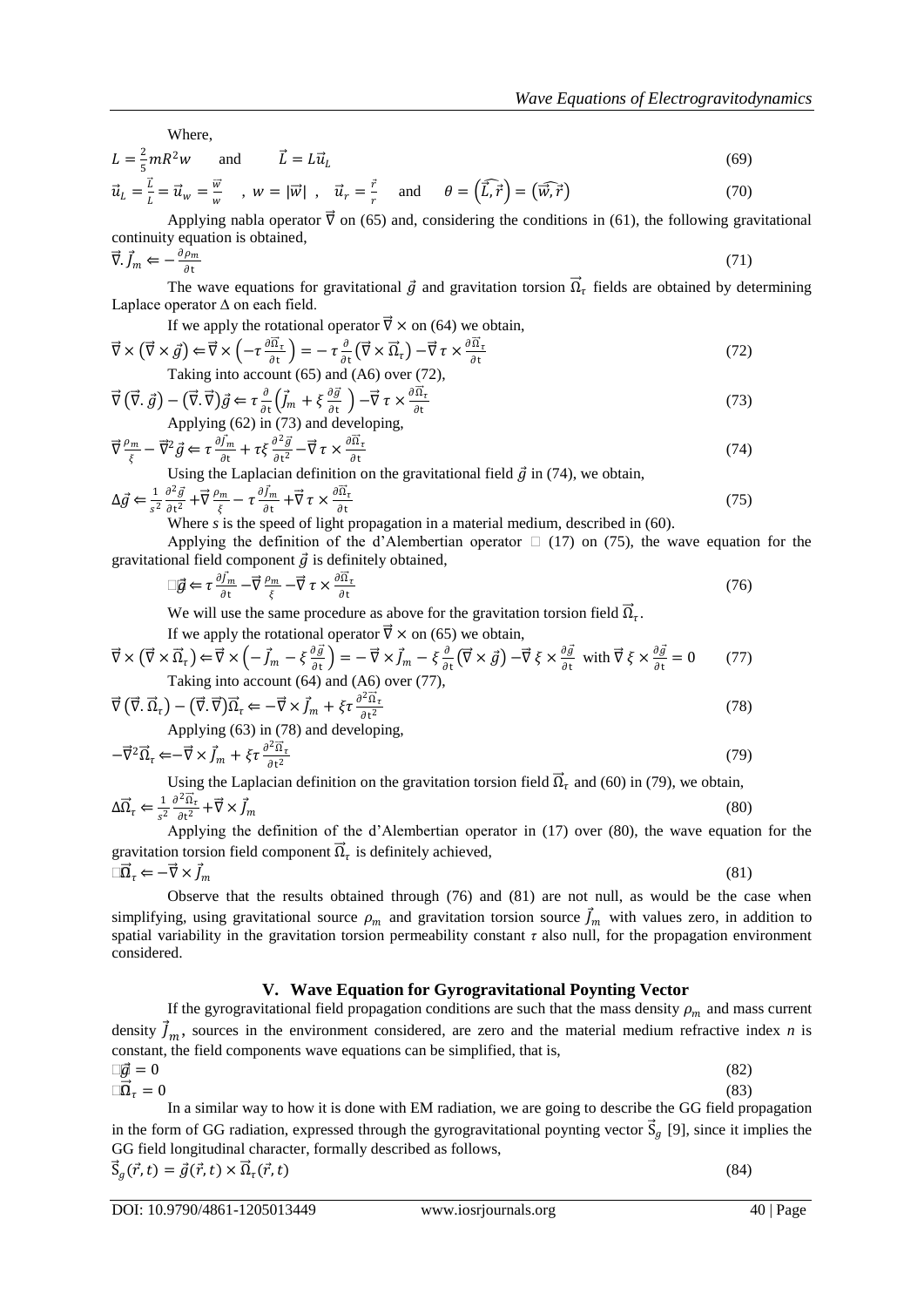Therefore, the gyrogravitational power density  $\vec{P}_{g_{avg}}$  is defined as the GG wave average power per transverse area unit to the propagation or temporal average of the gyrogravitational poynting vector  $\vec{S}_g$ , that is,  $\vec{P}_{g_{avg}} = \frac{1}{T}$  $\frac{1}{T}\int_0^T (\vec{g} \times \vec{\Omega}_\tau)$  $<sup>0</sup>$ </sup>  $dt$  (85)

It is intended to develop the wave equation for the gyrogravitational poynting vector  $\vec{S}_g$  in a generic propagation environment, for a material medium, with the possibility of non-zero GG field sources and spatial variability in the gravitation torsion permeability *τ*.

We begin incorporating the Laplace operator 
$$
\Delta
$$
 on the pointing vector  $\vec{S}_g$ , applying (A6),  
\n
$$
\Delta(\vec{g} \times \vec{\Omega}_\tau) = \vec{\nabla}^2 (\vec{g} \times \vec{\Omega}_\tau) = \vec{\nabla} (\vec{\nabla} \cdot (\vec{g} \times \vec{\Omega}_\tau)) - \vec{\nabla} \times (\vec{\nabla} \times (\vec{g} \times \vec{\Omega}_\tau))
$$
\n(86)

Developing the previous equation in parts, through (A1) and (A5), we have that,

$$
\vec{\nabla} \cdot (\vec{g} \times \vec{\Omega}_{\tau}) = \vec{\Omega}_{\tau} \cdot (\vec{\nabla} \times \vec{g}) - \vec{g} \cdot (\vec{\nabla} \times \vec{\Omega}_{\tau}) = -\vec{\Omega}_{\tau} \cdot \tau \frac{\partial \vec{\Omega}_{\tau}}{\partial t} + \vec{g} \cdot \xi \frac{\partial \vec{g}}{\partial t} + \vec{g} \cdot \vec{J}_{m} \text{ (scalar)} \tag{87}
$$
\n
$$
\vec{\nabla} \times (\vec{\sigma} \times \vec{\Omega}) = \vec{\sigma} (\vec{\nabla} \times \vec{\Delta}) - \vec{\Omega} (\vec{\nabla} \times \vec{\Delta}) + (\vec{\Omega} \times \vec{\nabla}) \vec{\sigma} - (\vec{\sigma} \times \vec{\nabla}) \vec{\Omega} \tag{88}
$$

$$
\vec{\nabla} \times (\vec{g} \times \vec{\Omega}_{\tau}) = \vec{g}(\vec{\nabla} \vec{\Lambda}_{\tau}) - \vec{\Omega}_{\tau}(\vec{\nabla} \cdot \vec{g}) + (\vec{\Omega}_{\tau} \cdot \vec{\nabla})\vec{g} - (\vec{g} \cdot \vec{\nabla})\vec{\Omega}_{\tau}
$$
 (vector)  
Using (87) and (88) over (86), we get, (89)

$$
\Delta(\vec{g} \times \vec{\Omega}_{\tau}) = \vec{\nabla} \left( \vec{\Omega}_{\tau} \cdot (\vec{\nabla} \times \vec{g}) \right) - \vec{\nabla} (\vec{g} \cdot (\vec{\nabla} \times \vec{\Omega}_{\tau})) + \vec{\nabla} \times \left( \vec{\Omega}_{\tau} (\vec{\nabla} \cdot \vec{g}) \right) - \vec{\nabla} \times \left( (\vec{\Omega}_{\tau} \cdot \vec{\nabla}) \vec{g} \right) + \vec{\nabla} \times \left( (\vec{g} \cdot \vec{\nabla}) \vec{\Omega}_{\tau} \right) \tag{89}
$$

Applying vector calculus with (A3) and (A8) over (89), we obtain,  
\n
$$
\Delta(\vec{g} \times \vec{\Omega}_{\tau}) = ((\vec{\nabla} \times \vec{g}) \cdot \vec{\nabla}) \vec{\Omega}_{\tau} + (\vec{\Omega}_{\tau} \cdot \vec{\nabla}) (\vec{\nabla} \times \vec{g}) + (\vec{\nabla} \times \vec{g}) \times (\vec{\nabla} \times \vec{\Omega}_{\tau}) + \vec{\Omega}_{\tau} \times (\vec{\nabla} \times (\vec{\nabla} \times \vec{g})) -
$$
\n
$$
- ((\vec{\nabla} \times \vec{\Omega}_{\tau}) \cdot \vec{\nabla}) \vec{g} - (\vec{g} \cdot \vec{\nabla}) (\vec{\nabla} \times \vec{\Omega}_{\tau}) - (\vec{\nabla} \times \vec{\Omega}_{\tau}) \times (\vec{\nabla} \times \vec{g}) - \vec{g} \times (\vec{\nabla} \times (\vec{\nabla} \times \vec{\Omega}_{\tau})) + (\vec{\nabla} \cdot \vec{g}) (\vec{\nabla} \times \vec{\Omega}_{\tau}) +
$$
\n
$$
+ \vec{\nabla} (\vec{\nabla} \cdot \vec{g}) \times \vec{\Omega}_{\tau} - (\vec{\Omega}_{\tau} \cdot \vec{\nabla}) (\vec{\nabla} \times \vec{g}) - \vec{\nabla} (\vec{\Omega}_{\tau} \cdot \vec{\nabla}) \times \vec{g} + (\vec{g} \cdot \vec{\nabla}) (\vec{\nabla} \times \vec{\Omega}_{\tau}) + \vec{\nabla} (\vec{g} \cdot \vec{\nabla}) \times \vec{\Omega}_{\tau}
$$
\n(90)

To simplify (90), we are going to develop the following procedure. Taking into account  $(41)$ , it can be put that

$$
-(\vec{\nabla} \times \vec{\Omega}_{\tau}) \cdot \vec{\nabla} = \vec{\nabla} \cdot (\vec{\nabla} \times \vec{\Omega}_{\tau}) - (\vec{\nabla} \times \vec{\nabla}) \cdot \vec{\Omega}_{\tau} = \vec{\nabla} \cdot (\vec{\nabla} \times \vec{\Omega}_{\tau})
$$
\nThen, using (91) and applying (65), we have.

\n
$$
(91)
$$

$$
-\left(\left(\vec{\nabla}\times\vec{\Omega}_{\tau}\right).\vec{\nabla}\right)\vec{g}=\left(\vec{\nabla}\cdot\left(\vec{\nabla}\times\vec{\Omega}_{\tau}\right)\right)\vec{g}=\left(\vec{\nabla}\cdot\left(-\vec{J}_{m}-\xi\frac{\partial\vec{g}}{\partial t}\right)\right)\vec{g}
$$
\n(92)

Expanding (92) and substituting (62), we get,

$$
-\left(\left(\vec{\nabla}\times\vec{\Omega}_{\tau}\right).\vec{\nabla}\right)\vec{g} = -\left(\vec{\nabla}.\vec{f}_{m}\right)\vec{g} - \left(\vec{\nabla}\xi.\frac{\partial\vec{g}}{\partial t}\right)\vec{g} - \xi\frac{\partial\left(\frac{\rho_{m}}{\xi}\right)}{\partial t}\vec{g}
$$
\nApplying the GG continuity equation (71) and (61) in (93) and simplifying, the result is,

\n
$$
(93)
$$

$$
-\left(\left(\vec{\nabla}\times\vec{\Omega}_{\tau}\right).\vec{\nabla}\right)\vec{g}=\frac{\partial\rho_{m}}{\partial t}\vec{g}-\xi\frac{\partial\rho_{m}}{\partial t}\frac{1}{\xi}\vec{g}=0\tag{94}
$$

On the other hand, taking into account (A1), it can be put that,  
\n
$$
(\vec{\nabla} \times \vec{g}) \cdot \vec{\nabla} = -\vec{\nabla} \cdot (\vec{\nabla} \times \vec{g}) + (\vec{\nabla} \times \vec{\nabla}) \cdot \vec{g} = -\vec{\nabla} \cdot (\vec{\nabla} \times \vec{g})
$$
  
\nThen, using (95) and applying (64), we have.

$$
\left( (\vec{\nabla} \times \vec{g}) . \vec{\nabla} \right) \vec{\Omega}_{\tau} = -\left( \vec{\nabla} . (\vec{\nabla} \times \vec{g}) \right) \vec{\Omega}_{\tau} = \left( \vec{\nabla} . \left( \tau \frac{\partial \vec{\Omega}_{\tau}}{\partial t} \right) \right) \vec{\Omega}_{\tau}
$$
\nApplying (A7) in (96), we get

Applying (A') in (90), we get,  
\n
$$
\left( (\vec{\nabla} \times \vec{g}) . \vec{\nabla} \right) \vec{\Omega}_{\tau} = \left( \tau \frac{\partial}{\partial t} (\vec{\nabla} . \vec{\Omega}_{\tau}) \right) \vec{\Omega}_{\tau} + \left( \vec{\nabla} \tau \frac{\partial \vec{\Omega}_{\tau}}{\partial t} \right) \vec{\Omega}_{\tau}
$$
\n(97)

Also, introducing (63) into (97), the result is,  $\left((\vec{\nabla}\times\vec{g}).\vec{\nabla}\right)\vec{\Omega}_{\tau}=\left(\vec{\nabla}\tau.\frac{\partial\vec{\Omega}_{\tau}}{\partial t}\right)$  $\frac{\partial \Omega_{\tau}}{\partial t}$ ) $\vec{\Omega}_{\tau}$ 

Applying (94) and (98) in (90) and developing, it remains,

$$
\Delta(\vec{g} \times \vec{\Omega}_{\tau}) = (\vec{\nabla}\tau \cdot \frac{\partial \vec{\Omega}_{\tau}}{\partial t}) \vec{\Omega}_{\tau} + 2\tau \frac{\partial \vec{\Omega}_{\tau}}{\partial t} \times \vec{J}_{m} - 2\tau \xi \left(\frac{\partial \vec{g}}{\partial t} \times \frac{\partial \vec{\Omega}_{\tau}}{\partial t}\right) + \vec{\Omega}_{\tau} \times (\vec{\nabla}\times(\vec{\nabla}\times\vec{g})) - \vec{g} \times (\vec{\nabla}\times(\vec{\nabla}\times\vec{\Omega}_{\tau})) -
$$
  
\n
$$
-\frac{\rho_{m}}{\xi} \vec{J}_{m} - \rho_{m} \frac{\partial \vec{g}}{\partial t} + \vec{\nabla}\frac{\rho_{m}}{\xi} \times \vec{\Omega}_{\tau} - ((\vec{\nabla}\cdot\vec{\nabla})\vec{\Omega}_{\tau}) \times \vec{g} - ((\vec{\Omega}_{\tau} \cdot \vec{\nabla})\vec{\nabla}) \times \vec{g} - (\vec{\nabla}\times(\vec{\nabla}\times\vec{\Omega}_{\tau})) \times \vec{g} - (\vec{\Omega}_{\tau} \times(\vec{\nabla}\times\vec{\nabla})) \times \vec{g} +
$$
  
\n
$$
+ ((\vec{\nabla}\cdot\vec{\nabla})\vec{g}) \times \vec{\Omega}_{\tau} + ((\vec{g}\cdot\vec{\nabla})\vec{\nabla}) \times \vec{\Omega}_{\tau} + (\vec{\nabla}\times(\vec{\nabla}\times\vec{g})) \times \vec{\Omega}_{\tau} + (\vec{g} \times(\vec{\nabla}\times\vec{\nabla})) \times \vec{\Omega}_{\tau}
$$
(99)

To simplify (99), we are going to use the following expressions. Applying (A3), we have that,

$$
\vec{\nabla} (\vec{\nabla} \cdot \vec{\Omega}_{\tau}) = (\vec{\Omega}_{\tau} \cdot \vec{\nabla}) \vec{\nabla} + (\vec{\nabla} \cdot \vec{\nabla}) \vec{\Omega}_{\tau} + \vec{\Omega}_{\tau} \times (\vec{\nabla} \times \vec{\nabla}) + \vec{\nabla} \times (\vec{\nabla} \times \vec{\Omega}_{\tau})
$$
\nTherefore, using (100) we can rewrite,

$$
\left[ (\vec{\Omega}_{\tau}, \vec{\nabla}) \vec{\nabla} + (\vec{\Omega}_{\tau} \times (\vec{\nabla} \times \vec{\nabla})) \right] \times \vec{g} = \left[ \vec{\nabla} (\vec{\nabla} \cdot \vec{\Omega}_{\tau}) - (\vec{\nabla} \cdot \vec{\nabla}) \vec{\Omega}_{\tau} - \vec{\nabla} \times (\vec{\nabla} \times \vec{\Omega}_{\tau}) \right] \times \vec{g} = 0 \tag{101}
$$
  
Since, according to (A6), applied to the gravitation torsion field  $\vec{\Omega}_{\tau}$ ,

(98)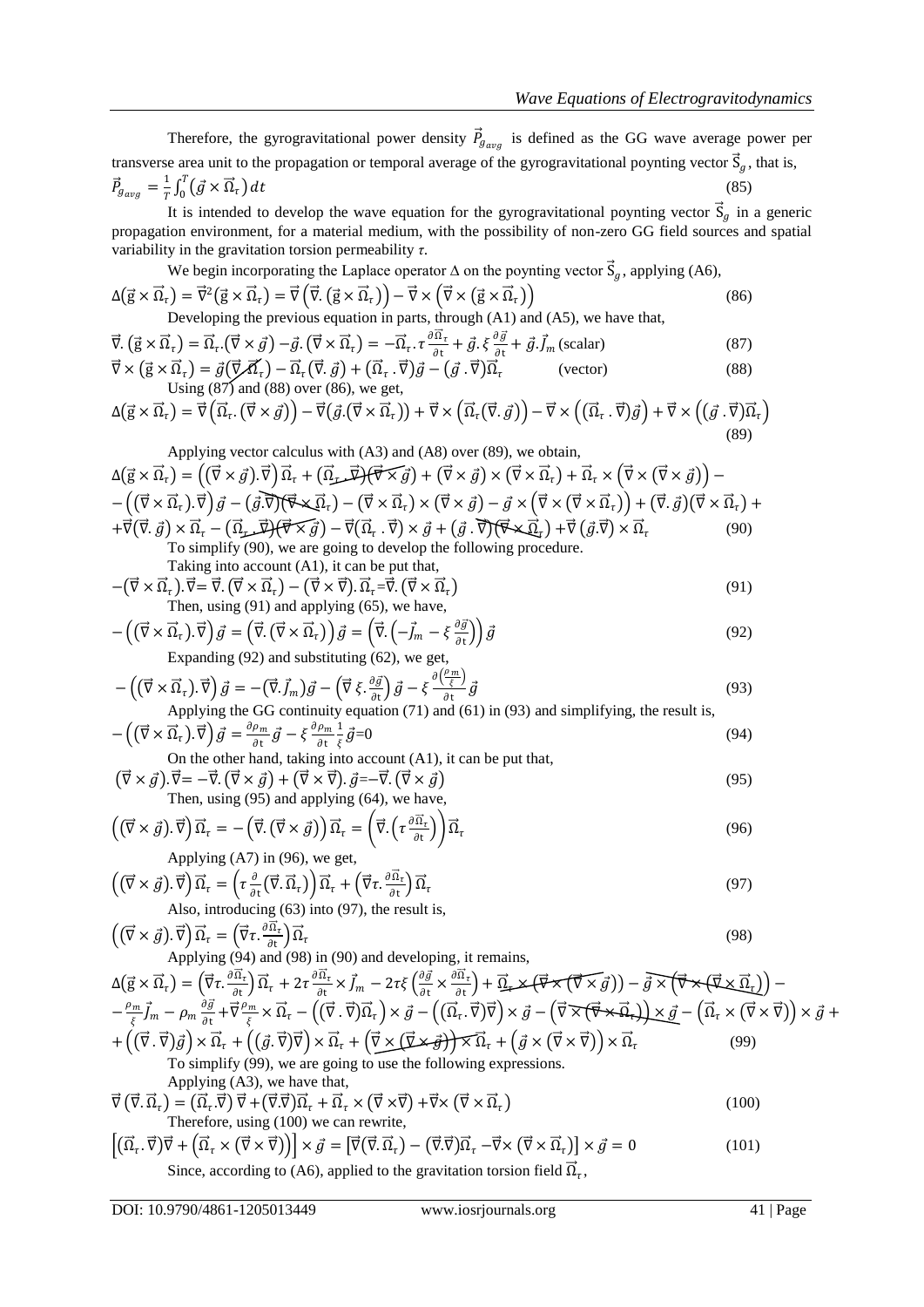$$
(\vec{\nabla}\cdot\vec{\nabla})\vec{\Omega}_{\tau} = \vec{\nabla}^{2}\vec{\Omega}_{\tau} = \vec{\nabla}(\vec{\nabla}\cdot\vec{\Omega}_{\tau}) - \vec{\nabla}\times(\vec{\nabla}\times\vec{\Omega}_{\tau})
$$
  
On the other hand, using (A3) again, we have to,

$$
\vec{\nabla}(\vec{\nabla}.\vec{g}) = (\vec{g}.\vec{\nabla})\vec{\nabla} + (\vec{\nabla}.\vec{\nabla})\vec{g} + \vec{g} \times (\vec{\nabla} \times \vec{\nabla}) + \vec{\nabla} \times (\vec{\nabla} \times \vec{g})
$$
\nTherefore, using (103) we can rewrite,

$$
\left[ (\vec{g} \cdot \vec{\nabla}) \vec{\nabla} + (\vec{g} \times (\vec{\nabla} \times \vec{\nabla})) \right] \times \vec{\Omega}_{\tau} = \left[ \vec{\nabla} (\vec{\nabla} \cdot \vec{g}) - (\vec{\nabla} \cdot \vec{\nabla}) \vec{g} - \vec{\nabla} \times (\vec{\nabla} \times \vec{g}) \right] \times \vec{\Omega}_{\tau} = 0
$$
\nSince, according to (A6), applied to the gravitational field  $\vec{g}$ ,

$$
(\vec{\nabla}\vec{v})\vec{g} = \vec{\nabla}^2 \vec{g} = \vec{\nabla}(\vec{\nabla}.\vec{g}) - \vec{\nabla} \times (\vec{\nabla} \times \vec{g})
$$
\nUsing the results in (60), (101), and (104), over (90), the following is achieved.

Using the results in (00), (101) and (104) over (99), the following is a  
\n
$$
\Delta(\vec{g} \times \vec{\Omega}_{\tau}) = (\vec{\nabla}\tau \cdot \frac{\partial \vec{\Omega}_{\tau}}{\partial t}) \vec{\Omega}_{\tau} + 2\tau \frac{\partial \vec{\Omega}_{\tau}}{\partial t} \times \vec{J}_{m} + \frac{2}{s^{2}} \left(\frac{\partial \vec{g}}{\partial t} \times \frac{\partial \vec{\Omega}_{\tau}}{\partial t}\right) - \frac{\rho_{m}}{\xi} \vec{J}_{m} - \rho_{m} \frac{\partial \vec{g}}{\partial t} + \vec{\nabla} \frac{\rho_{m}}{\xi} \times \vec{\Omega}_{\tau} + \vec{g} \times \Delta \vec{\Omega}_{\tau} + \Delta \vec{g} \times \vec{\Omega}_{\tau}
$$
\n(106)

Now, let's consider the next procedure.  
\n
$$
\frac{\partial^2}{\partial t^2} \left( \vec{g} \times \vec{\Omega}_\tau \right) = \frac{\partial}{\partial t} \left[ \frac{\partial}{\partial t} \left( \vec{g} \times \vec{\Omega}_\tau \right) \right] = \frac{\partial}{\partial t} \left[ \left( \frac{\partial \vec{g}}{\partial t} \times \vec{\Omega}_\tau \right) + \left( \vec{g} \times \frac{\partial \vec{\Omega}_\tau}{\partial t} \right) \right] = \left( \frac{\partial^2 \vec{g}}{\partial t^2} \times \vec{\Omega}_\tau \right) + 2 \left( \frac{\partial \vec{g}}{\partial t} \times \frac{\partial \vec{\Omega}_\tau}{\partial t} \right) + \left( \vec{g} \times \frac{\partial^2 \vec{\Omega}_\tau}{\partial t^2} \right) \tag{107}
$$

Applying the GG wave equations (75) and (80) in (107), it can be rewritten,  
\n
$$
\frac{1}{s^2} \frac{\partial^2}{\partial t^2} \left( \vec{g} \times \vec{\Omega}_\tau \right) = \Delta \vec{g} \times \vec{\Omega}_\tau + \tau \frac{\partial \vec{f}_m}{\partial t} \times \vec{\Omega}_\tau - \vec{\nabla} \frac{\rho_m}{\xi} \times \vec{\Omega}_\tau - \left( \vec{\nabla} \tau \times \frac{\partial \vec{\Omega}_\tau}{\partial t} \right) \times \vec{\Omega}_\tau + 2 \left( \vec{\nabla} \times \vec{g} \right) \times \left( \vec{\nabla} \times \vec{\Omega}_\tau \right) -
$$
\n
$$
-2\tau \frac{\partial \vec{\Omega}_\tau}{\partial t} \times \vec{f}_m + \vec{g} \times \Delta \vec{\Omega}_\tau - \vec{g} \times \left( \vec{\nabla} \times \vec{f}_m \right) \tag{108}
$$

Observe that incorporating (64) and (65), we can put that,

$$
2(\vec{\nabla} \times \vec{g}) \times (\vec{\nabla} \times \vec{\Omega}_{\tau}) = 2\tau \frac{\partial \vec{\Omega}_{\tau}}{\partial t} \times \vec{f}_{m} - 2\xi\tau \left(\frac{\partial \vec{g}}{\partial t} \times \frac{\partial \vec{\Omega}_{\tau}}{\partial t}\right)
$$
\nThen, applying (60) in (109), we have that,

\n
$$
(109)
$$

$$
\frac{2}{s^2} \left( \frac{\partial \vec{g}}{\partial t} \times \frac{\partial \vec{\Omega}_{\tau}}{\partial t} \right) = -2\xi \tau \left( \frac{\partial \vec{g}}{\partial t} \times \frac{\partial \vec{\Omega}_{\tau}}{\partial t} \right) = 2(\vec{\nabla} \times \vec{g}) \times (\vec{\nabla} \times \vec{\Omega}_{\tau}) - 2\tau \frac{\partial \vec{\Omega}_{\tau}}{\partial t} \times \vec{J}_{m}
$$
(110)  
Introducing (110) in (108), we get,

$$
\frac{1}{s^2} \frac{\partial^2}{\partial t^2} \left( \vec{g} \times \vec{\Omega}_\tau \right) = \Delta \vec{g} \times \vec{\Omega}_\tau + \tau \frac{\partial \vec{f}_m}{\partial t} \times \vec{\Omega}_\tau - \vec{\nabla} \frac{\rho_m}{\xi} \times \vec{\Omega}_\tau - \left( \vec{\nabla} \tau \times \frac{\partial \vec{\Omega}_\tau}{\partial t} \right) \times \vec{\Omega}_\tau + \frac{2}{s^2} \left( \frac{\partial \vec{g}}{\partial t} \times \frac{\partial \vec{\Omega}_\tau}{\partial t} \right) + \vec{g} \times \Delta \vec{\Omega}_\tau - \vec{g} \times \left( \vec{\nabla} \times \vec{f}_m \right)
$$
\n(111)

Therefore, using (111) in (106), we obtain,

$$
\Delta(\vec{g} \times \vec{\Omega}_{\tau}) = \frac{1}{s^2} \frac{\partial^2}{\partial t^2} (\vec{g} \times \vec{\Omega}_{\tau}) + 2\tau \frac{\partial \vec{\Omega}_{\tau}}{\partial t} \times \vec{J}_m - \frac{\rho_m}{\xi} \vec{J}_m - \rho_m \frac{\partial \vec{g}}{\partial t} + 2\vec{\nabla} \frac{\rho_m}{\xi} \times \vec{\Omega}_{\tau} - \tau \frac{\partial \vec{J}_m}{\partial t} \times \vec{\Omega}_{\tau} + \vec{g} \times (\vec{\nabla} \times \vec{J}_m) + \left(\vec{\nabla} \tau \cdot \frac{\partial \vec{\Omega}_{\tau}}{\partial t}\right) \vec{\Omega}_{\tau} + \left(\vec{\nabla} \tau \times \frac{\partial \vec{\Omega}_{\tau}}{\partial t}\right) \times \vec{\Omega}_{\tau}
$$
\n(112)

 $\partial t$   $\int_{0}^{2\pi}$   $\int_{0}^{2\pi}$   $\int_{0}^{2\pi}$   $\int_{0}^{2\pi}$   $\int_{0}^{2\pi}$   $\int_{0}^{2\pi}$   $\int_{0}^{2\pi}$   $\int_{0}^{2\pi}$   $\int_{0}^{2\pi}$   $\int_{0}^{2\pi}$   $\int_{0}^{2\pi}$   $\int_{0}^{2\pi}$   $\int_{0}^{2\pi}$   $\int_{0}^{2\pi}$   $\int_{0}^{2\pi}$   $\int_{0}^{2\pi}$   $\int_{0}^{$ 

$$
\vec{\nabla}\frac{\rho_m}{\xi} \times \vec{\Omega}_{\tau} = \vec{\nabla} \times \frac{\rho_m}{\xi} \vec{\Omega}_{\tau} - \frac{\rho_m}{\xi} \vec{\nabla} \times \vec{\Omega}_{\tau} = \vec{\nabla} \times \frac{\rho_m}{\xi} \vec{\Omega}_{\tau} + \frac{\rho_m}{\xi} \vec{J}_m + \rho_m \frac{\partial \vec{g}}{\partial t}
$$
\n(113)  
\nUsing the result in (113) over (112) allows obtaining,

$$
\Delta(\vec{g} \times \vec{\Omega}_{\tau}) = \frac{1}{s^2} \frac{\partial^2}{\partial t^2} (\vec{g} \times \vec{\Omega}_{\tau}) + 2\tau \frac{\partial \vec{\Omega}_{\tau}}{\partial t} \times \vec{J}_m + \vec{\nabla} \frac{\rho_m}{\xi} \times \vec{\Omega}_{\tau} + \vec{\nabla} \times \frac{\rho_m}{\xi} \vec{\Omega}_{\tau} - \tau \frac{\partial \vec{J}_m}{\partial t} \times \vec{\Omega}_{\tau} + \vec{g} \times (\vec{\nabla} \times \vec{J}_m) + + (\vec{\nabla} \tau \cdot \frac{\partial \vec{\Omega}_{\tau}}{\partial t}) \vec{\Omega}_{\tau} + (\vec{\nabla} \tau \times \frac{\partial \vec{\Omega}_{\tau}}{\partial t}) \times \vec{\Omega}_{\tau}
$$
\n(114)

Considering the wave equation for the gravitational field  $\vec{g}$  (76) and for the gravitation torsion field  $\vec{\Omega}_t$ (81), it can be stated that,

$$
-\Box \vec{g} \times \vec{\Omega}_{\tau} = -\tau \frac{\partial \vec{f}_m}{\partial t} \times \vec{\Omega}_{\tau} + \vec{\nabla} \frac{\rho_m}{\xi} \times \vec{\Omega}_{\tau} + \left( \vec{\nabla} \tau \times \frac{\partial \vec{\Omega}_{\tau}}{\partial t} \right) \times \vec{\Omega}_{\tau}
$$
\n
$$
-\vec{g} \times \Box \vec{\Omega}_{\tau} = \Box \vec{\Omega}_{\tau} \times \vec{g} = -(\vec{\nabla} \times \vec{f}_m) \times \vec{g} = \vec{g} \times (\vec{\nabla} \times \vec{f}_m)
$$
\n(116)

If we take into account the d'Alembertian operator definition in (17) on the gyrogravitational pointing vector 
$$
\vec{S}_g
$$
,

$$
\Box \vec{S}_g = \frac{1}{s^2} \frac{\partial^2 \vec{S}_g}{\partial t^2} - \Delta \vec{S}_g
$$
, that is, 
$$
\Box (\vec{g} \times \vec{\Omega}_\tau) = \frac{1}{s^2} \frac{\partial^2 (\vec{g} \times \vec{\Omega}_\tau)}{\partial t^2} - \Delta (\vec{g} \times \vec{\Omega}_\tau)
$$
(117)

Therefore, introducing (115), (116) and (117) in (114) and, incorporating the inducer-induced concept [8], we obtain,

$$
\vec{\mathbf{S}}_g \Leftarrow \vec{g} \times \vec{\mathbf{M}}_{\tau} + \vec{\mathbf{M}} \times \vec{\mathbf{M}}_{\tau} - \left(\vec{\nabla}\tau \cdot \frac{\partial \vec{\mathbf{M}}_{\tau}}{\partial t}\right) \vec{\mathbf{M}}_{\tau} - \vec{\nabla} \times \frac{\rho_m}{\xi} \vec{\mathbf{M}}_{\tau} - 2\tau \frac{\partial \vec{\mathbf{M}}_{\tau}}{\partial t} \times \vec{J}_m
$$
\n(118)

Equation (118) is the wave equation for the poynting vector  $\vec{S}_g$  in a material medium, with non-zero sources and spatial variability in gravitation torsion permeability.

Developed, the solution (118) can also be expressed as,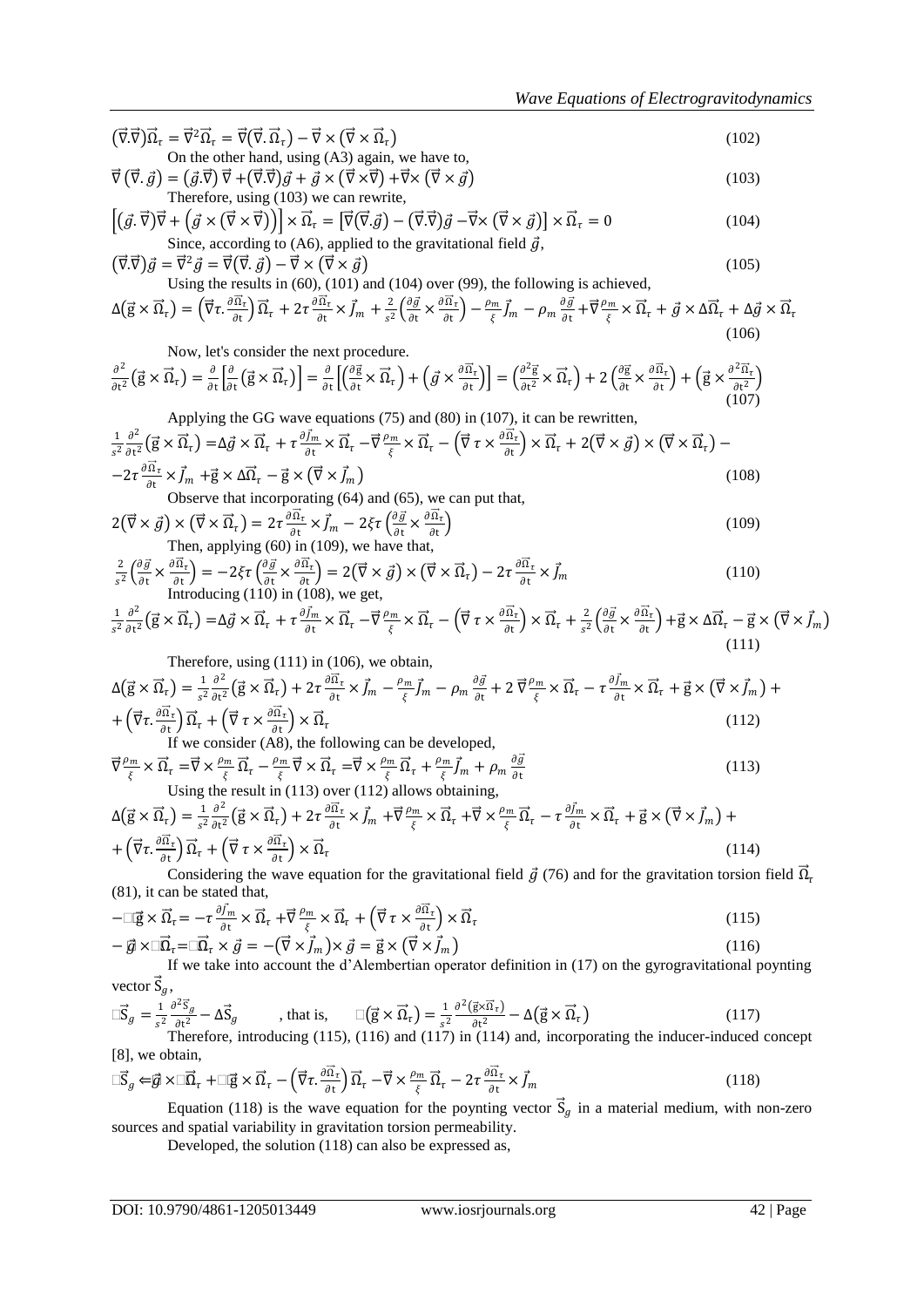$$
\Box \vec{S}_g \leftarrow -\left(\vec{\nabla}\tau.\frac{\partial \vec{\Omega}_{\tau}}{\partial t}\right) \vec{\Omega}_{\tau} - \vec{\nabla} \times \frac{\rho_m}{\xi} \vec{\Omega}_{\tau} - 2\tau \times \frac{\partial \vec{\Omega}_{\tau}}{\partial t} \vec{J}_m + \tau \frac{\partial \vec{J}_m}{\partial t} \times \vec{\Omega}_{\tau} - \left(\vec{\nabla}\tau \times \frac{\partial \vec{\Omega}_{\tau}}{\partial t}\right) \times \vec{\Omega}_{\tau} - \vec{\nabla}\frac{\rho_m}{\xi} \times \vec{\Omega}_{\tau} - \vec{g} \times \left(\vec{\nabla} \times \vec{J}_m\right)
$$
\n(119)

If on (118) we apply the GG radiation conditions in vacuum free space, without sources, it is simplified

$$
\Box \vec{S}_g = 0 \tag{120}
$$

in,

#### **VI. Electrogravitodynamics (EGD): Electromagnetism and Gyrogravitation Interrelation Equations**

Electrogravitodynamics (EGD) aims to find the relationship between EM radiation and GG radiation. For this, interrelation equations will be proposed within components of each radiation variant, first between the same type components and then between different type ones. That is, starting from the equation set describing each radiation (see Appendix IX), we are going to write formal relationships between irrotational type components and the same for solenoidal type ones; then, we will propose relation equations of irrotational with solenoidal components in different radiations.

We begin by considering a vacuum environment, where the equations relating the electric  $\vec{E}$  and gravitational  $\vec{g}$  irrotational fields and, on the other hand, the magnetic  $\vec{H}$  and the gravitation torsion  $\vec{\Omega}_t$ solenoidal fields, are the following,

$$
\vec{E} \Leftarrow -\vec{g}\sqrt{\frac{K_0}{G}} \qquad \text{with} \qquad K_0 = \frac{1}{4\pi\epsilon_0} \tag{121}
$$

$$
\vec{B} \leftarrow -\vec{\Omega} \sqrt{\frac{k_0}{G}} \quad \text{with} \quad \vec{\Omega} = \tau \vec{\Omega}_\tau \quad \text{and} \quad \vec{B} = \mu_0 \vec{H} \tag{122}
$$

In a material medium, the above relationships can be expressed as,

$$
\vec{D} = \epsilon \vec{E} \Leftarrow -\vec{g} \sqrt{\frac{\epsilon}{4\pi G}} \qquad \text{or} \qquad \vec{D} = -\vec{g} \sqrt{-\epsilon \xi} = -\frac{\vec{g}}{s} \sqrt{\frac{\epsilon}{\tau}} \tag{123}
$$

$$
\vec{E} \leftarrow -\vec{g}\sqrt{\frac{k}{g}} \qquad \text{or} \qquad \vec{E} \leftarrow -\vec{g}\sqrt{\frac{-\xi}{\epsilon}} = -\frac{\vec{g}}{s} \tag{124}
$$

$$
\vec{H} = \frac{\vec{B}}{\mu} \Leftarrow -\frac{\tau \vec{\Omega}_{\tau}}{\mu} \sqrt{\frac{K}{G}} = -\vec{\Omega}_{\tau} \sqrt{\frac{G}{K}} \quad \text{or} \quad \vec{H} \Leftarrow -\vec{\Omega}_{\tau} \sqrt{\frac{\tau}{\mu}} = -\frac{\vec{\Omega}_{\tau}}{s} \sqrt{-\frac{1}{\xi \mu}} \tag{125}
$$

$$
K = \frac{1}{4\pi\epsilon} \tag{126}
$$

The electric permittivity  $\epsilon$  and the magnetic permeability  $\mu$  are defined in (3), the gravitational permittivity *ξ* and the gravitation torsion permeability *τ* in (59) and the propagation speed *s* in (15) for EM radiation and in (60) for GG radiation.

To find the relationship between solenoidal and irrotational components which allows one type of radiation to be converted into another, it is first necessary to know the relation between the same type sources and different radiation. Therefore, first of all, we are going to look for the relationship between the electric  $\vec{J}$ and mass  $\vec{J}_m$  current densities, that is,

$$
\vec{J} = \rho \vec{v}
$$
 (127)

 $\vec{J}_m = \rho_m \vec{v}$  (128) Where  $\vec{v}$  is the charged particles velocity considered in motion.

Combining (127) and (128) and applying (5), we obtain,  
\n
$$
\vec{J} = \frac{\rho}{\rho_m} \vec{J}_m = \frac{\rho}{\epsilon} \frac{\epsilon}{\rho_m} \vec{J}_m = (\vec{\nabla} \cdot \vec{E}) \frac{\epsilon}{\rho_m} \vec{J}_m
$$
\n(129)

Introducing (124) in (129), we get,

$$
\vec{J} = \left(\vec{\nabla} \cdot \left(-\vec{g}\sqrt{\frac{\kappa}{G}}\right)\right) \frac{\epsilon}{\rho_m} \vec{J}_m \tag{130}
$$

Using the rule (A7) in (130), it develops as,

$$
\vec{J} = \left(-\vec{g} \cdot \vec{\nabla} \sqrt{\frac{1}{4\pi G \epsilon}} - \sqrt{\frac{K}{G}} \left(\vec{\nabla} \cdot \vec{g}\right)\right) \frac{\epsilon}{\rho_m} \vec{J}_m
$$
\n(131)

Now, applying (59) and (62) in (131) and, simplifying, it turns out that,

$$
\vec{J} = \left(\frac{\vec{g}\cdot\vec{v}\epsilon}{2\rho_m} - \frac{\epsilon}{\xi}\right)\sqrt{\frac{k}{G}}\vec{J}_m
$$
\n(132)

Going from (131) to (132), it has been taken into account that,  
\n
$$
\vec{\nabla}\sqrt{\epsilon^{-1}} = -\frac{\epsilon^{-2}}{2\sqrt{\epsilon^{-1}}}\vec{\nabla}\epsilon = -\frac{\vec{\nabla}\epsilon}{2\sqrt{\epsilon^3}}
$$
\n(133)

DOI: 10.9790/4861-1205013449 www.iosrjournals.org 43 | Page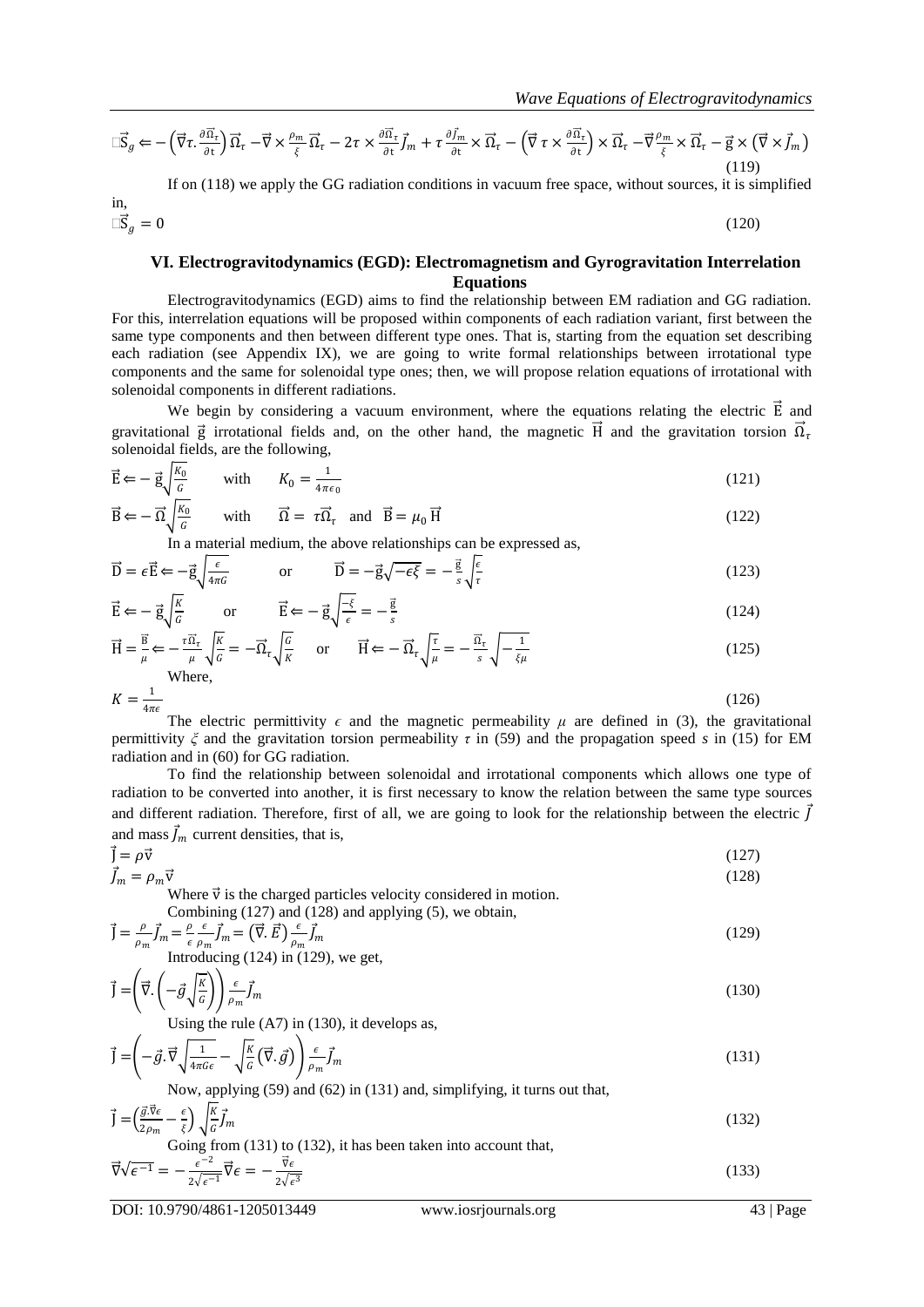Using (59) and (126) in (132), the permittivity constants relationship is suppressed and, we get,

$$
\vec{J} = \left(\frac{\vec{g}.\vec{v}\epsilon}{2\rho_m}\sqrt{\frac{K}{G}} + \sqrt{\frac{G}{K}}\right)\vec{J}_m
$$
\n(134)

Secondly, we are going to look for the relation between the electric charge  $\rho$  and the mass  $\rho_m$  densities. For this, reordering (129) and considering the result in (134), we have that,

$$
\frac{\rho}{\rho_m} = \frac{\vec{j}}{\vec{j}_m} = \frac{\vec{g} \cdot \vec{v} \epsilon}{2 \rho_m} \sqrt{\frac{K}{G}} + \sqrt{\frac{G}{K}}
$$
\nAnd therefore, (135) can be put as,  
\n
$$
\rho = \frac{\vec{g} \cdot \vec{v} \epsilon}{2} \sqrt{\frac{K}{G}} + \rho_m \sqrt{\frac{G}{K}}
$$
\n(136)

K Note that in order to arrive at the results of (134) and (136), spatial variability in material medium has been considered respect to the non null electric permittivity  $\epsilon$ . In case that in the considered medium  $\vec{\nabla} \epsilon = 0$ then,

$$
\frac{\vec{J}}{\vec{J}_m} = \frac{\rho}{\rho_m} = \sqrt{\frac{G}{K}} \quad \text{with} \quad \vec{\nabla} \epsilon = 0 \tag{137}
$$

Now, applying (124) in (8), we obtain the solenoidal magnetic field H with the irrotational gravitational field g relationship.

$$
\vec{\nabla} \times \vec{H} \Leftarrow \vec{J} - \epsilon \sqrt{\frac{\kappa}{G} \frac{\partial \vec{g}}{\partial t}} \tag{138}
$$

If we want the magnetic field  $\overline{H}$  only depends on gravitational field parameters, we must apply (134) in (138), obtaining,

$$
\vec{\nabla} \times \vec{H} \leftarrow \sqrt{\frac{G}{K}} \vec{f}_m + \left(\frac{\vec{g} \cdot \vec{v}}{2\rho_m} \vec{f}_m - \epsilon \frac{\partial \vec{g}}{\partial t}\right) \sqrt{\frac{K}{G}}
$$
\n(139)  
\nIf we combine (59) and (126) to obtain the relationship between permittivities, we get,

$$
\frac{\epsilon}{\xi} = -\frac{G}{K}
$$
 (140)

Introducing (140) in (139), we obtain the relation of the magnetic field H with the gravitational field  $\vec{g}$ and the gravitational sources, material density  $\rho_m$  and mass current density  $\vec{J}_m$  below,

$$
\vec{\nabla} \times \vec{H} \leftarrow \sqrt{\frac{G}{K}} \left( \vec{J}_m + \xi \frac{\partial \vec{g}}{\partial t} \right) + \sqrt{\frac{K}{G}} \frac{\vec{g} \cdot \vec{\nabla} \epsilon}{2\rho_m} \vec{J}_m
$$
\nUsing (65), the expression (141) can also be put finally as,

\n
$$
\tag{141}
$$

$$
\vec{\nabla} \times \vec{H} \leftarrow -\sqrt{\frac{G}{K}} \vec{\nabla} \times \vec{\Omega}_{\tau} + \sqrt{\frac{K}{G}} \frac{\vec{g} \cdot \vec{\nabla} \epsilon}{2\rho_m} \vec{J}_m
$$
\n(142)

On the other hand, using (124) over (65), the solenoidal gravitation torsion field  $\vec{\Omega}_{\tau}$  with the irrotational electric field  $\vec{E}$  relation is obtained,

$$
\vec{\nabla} \times \vec{\Omega}_{\tau} \Leftarrow -\vec{J}_{m} + \xi \sqrt{\frac{G}{K} \frac{\partial \vec{E}}{\partial t}}
$$
\n(143)

For (143) depends on EM sources, expressions (134) and (136), relationships between current densities and material densities, respectively, must be arranged.

The density relationship (mass-charge) in (136) can also be expressed as,

$$
\rho_m = \rho \sqrt{\frac{\kappa}{G}} - \frac{\vec{g} \cdot \vec{\nabla} \epsilon}{2 \cdot G} \tag{144}
$$

By introducing (144) into (134), the current density relationship is set as a function of the charge density *ρ*,

$$
\vec{J} = \left(\frac{\vec{g}\cdot\vec{v}\epsilon}{2\rho - \vec{g}\cdot\vec{v}\epsilon\sqrt{\frac{K}{G}}} + \sqrt{\frac{G}{K}}\right)\vec{J}_m
$$
\n(145)

Thus, inverting the current densities in (145), it can also be put as,

$$
\vec{J}_m = \left(\frac{2\rho - \vec{g}\cdot\vec{v}\epsilon \sqrt{\frac{K}{G}}}{2\rho\sqrt{\frac{G}{K}}}\right)\vec{J}
$$
\n(146)

Introducing in (146) the expression (124), it remains,

$$
\vec{J}_m = \left(\frac{2\rho + \vec{E}.\vec{\nabla}\epsilon}{2\rho}\sqrt{\frac{K}{G}}\right)\vec{J} = \left(1 + \frac{\vec{E}.\vec{\nabla}\epsilon}{2\rho}\right)\sqrt{\frac{K}{G}}\vec{J}
$$
\n(147)

Now, if we want the gravitation torsion field  $\vec{\Omega}_{\tau}$  only depends on electromagnetical type field parameters, we must apply (147) in (143), obtaining,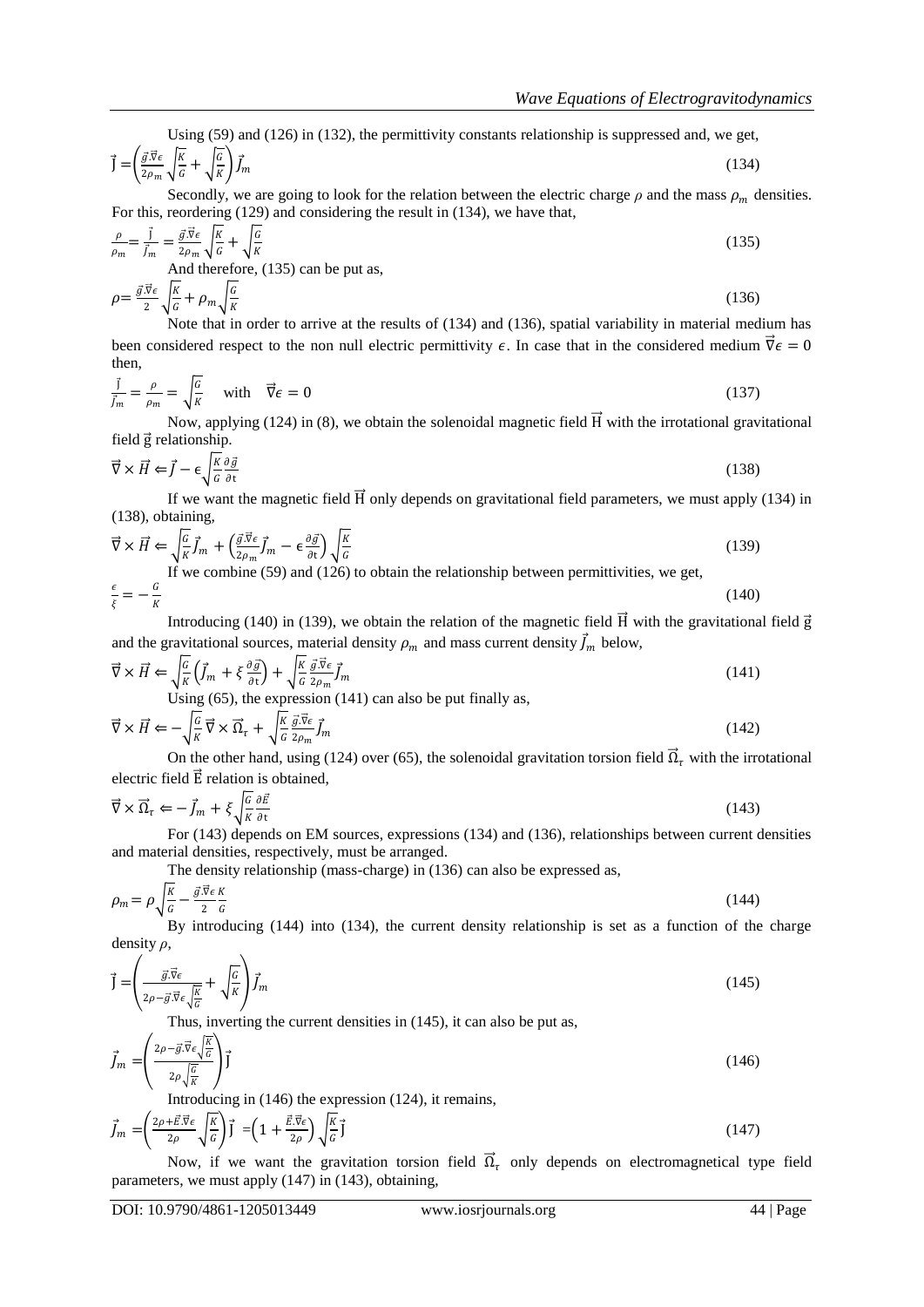$$
\vec{\nabla} \times \vec{\Omega}_{\tau} \leftarrow -\left(1 + \frac{\vec{E} \cdot \vec{\nabla} \epsilon}{2\rho}\right) \sqrt{\frac{K}{G}} \vec{J} + \xi \sqrt{\frac{G}{K} \frac{\partial \vec{E}}{\partial t}}
$$
\n(148)

Incorporating (140) in (148), we obtain the relationship of the gravitation torsion field  $\vec{\Omega}_{\tau}$  with the electric field  $\vec{E}$  and the EM sources (charge density  $\rho$  and electric current density  $\vec{j}$ ) below,

$$
\vec{\nabla} \times \vec{\Omega}_\tau \Leftarrow -\left(\frac{\vec{E} \cdot \vec{\nabla} \epsilon}{2\rho} \vec{J} + \vec{J} + \epsilon \frac{\partial \vec{E}}{\partial t}\right) \sqrt{\frac{K}{G}}
$$
\n(149)

\nApplying (8) to (149), the desired relationship is obtained.

$$
\vec{\nabla} \times \vec{\Omega}_r \leftarrow -\sqrt{\frac{\kappa}{6}} \left( \vec{\nabla} \times \vec{H} + \frac{\vec{E} \cdot \vec{\nabla} \epsilon}{2\rho} \vec{I} \right)
$$
\n(150)

In short, from (142) and (150), it follows that the rotational of a given field radiation solenoidal component can be set as a rotational function of the opposite field radiation solenoidal component and, of the sources and irrotational component in the opposite field radiation, if there is spatial variability in the electric permittivity of the medium used.

If the considered medium does not allow spatial variability in electric permittivity, (142) and (150) simplify into the next bidirectional inducer-induced equation,

$$
\vec{\nabla} \times \vec{\Omega}_{\tau} \iff -\sqrt{\frac{\kappa}{G}} \vec{\nabla} \times \vec{H} \qquad \text{with} \qquad \vec{\nabla} \epsilon = 0 \tag{151}
$$

# **VII. Poynting Vectors and Intrinsic Impedances in EGD**

In EM radiation, transverse field components  $\vec{E}$  and  $\vec{H}$  are related to the poynting vector  $\vec{S}$  through the intrinsic impedance *η*. In a generic way, in a material medium, the intrinsic impedance *η* is defined as,

$$
\eta = \frac{\left| \frac{\overline{S}}{|\overline{S}|} \times \overline{E} \right|}{|\overline{H}|} \quad \text{or} \quad \eta = \sqrt{\frac{\mu}{\epsilon}} = \frac{4\pi K}{s} = \frac{1}{\epsilon s} = \mu s \quad , \quad \text{with } s = c/n
$$
\n(152)

In vacuum, we have the intrinsic impedance  $\eta_0$ , with a known concrete value,

$$
\eta_0 = \sqrt{\frac{\mu_0}{\epsilon_0}} = \frac{4\pi K_0}{c} = \frac{1}{\epsilon_0 c} = \mu_0 c \approx 377 \Omega
$$
\n(153)

Therefore, relating the intrinsic impedance  $\eta_0$  in vacuum with the intrinsic impedance  $\eta$  in any material medium,

$$
\eta = \eta_0 \frac{\mu_r}{n} = \eta_0 \frac{n}{\epsilon_r} \approx 377 \frac{n}{\epsilon_r} \Omega
$$
\n(154)

For GG radiation, we are going to use a definition similar to (152) to relate the transverse field components  $\vec{g}$  and  $\vec{\Omega}_\tau$  with the gyrogravitational poynting vector  $\vec{S}_g$ , giving rise to the intrinsic gyrogravitational impedance  $\eta_g$ ,

$$
\eta_g = \frac{\left| \frac{\overline{S}_g}{|\overline{S}_g|} \times \overline{g} \right|}{\left| \overline{\Omega}_\tau \right|} \quad \text{or} \quad \eta_g = \sqrt{-\frac{\tau}{\xi}} = \frac{4\pi G}{s} = -\frac{1}{\xi s} = \tau s \tag{155}
$$

That is, numerically the intrinsic gyrogravitational impedance  $\eta_g$  can be expressed as,

 $\eta_g = 8.905. 10^{-19} \pi n = 2.797510^{-18} n \Omega C^2 \text{kg}^{-2}$ , *n* is the medium absolute refractive index (156) Note that the gyrogravitational intrinsic impedance  $\eta_a$  can be normalized expressed in ohms, as the EM intrinsic impedance *η*, without more than considering the system mass-charge relationship where it is applied. In case the system considered consists of the gyrogravitational relationship maintained by two masses  $m_{i1}$  and  $m_{i2}$ charged with  $q_{i1}$  and  $q_{i2}$ , respectively, we will have the normalized GG impedance  $\eta'_{g_{12}}$ , such that,

$$
\eta'_{g_{12}} = \eta_g \left(\frac{m_{i1}}{q_{i1}}\right) \left(\frac{m_{i2}}{q_{i2}}\right)
$$
\n(157)

If, for example, we have a GG system in a vacuum defined by two masses of values  $m_{i1} = 5kg$  and  $m_{i2} = 10kg$  charged with  $q_{i1} = 10^{-9}C$  and  $q_{i2} = \frac{10^{-9}C}{2}$  $\frac{1}{2}$  C, respectively, applying (157) we obtain,  $\eta'_{g_{12}} = 70\Omega$  (158)

On the other hand, the normalized gyrogravitational intrinsic impedance  $\eta'_{g}$  can also describe the characteristic impedance of a mass  $m_i$  charged with  $q_i$  with respect to the environment considered, that is,

$$
\eta'_{g_i} = \eta_g \left(\frac{m_i}{q_i}\right)^2 \tag{159}
$$

If, for example, we have a GG system in a vacuum given by a mass of  $m_i = 5kg$  charged with  $q_i = 10^{-9}C$ , applying (159) we obtain,  $\eta_{g_i} = 70\Omega$  $C_{q_i} = 70\Omega$  (160)

Furthermore, the relationship between intrinsic impedances in EM  $\eta$  and in GG  $\eta_g$  can be obtained from (152) and (155), such that,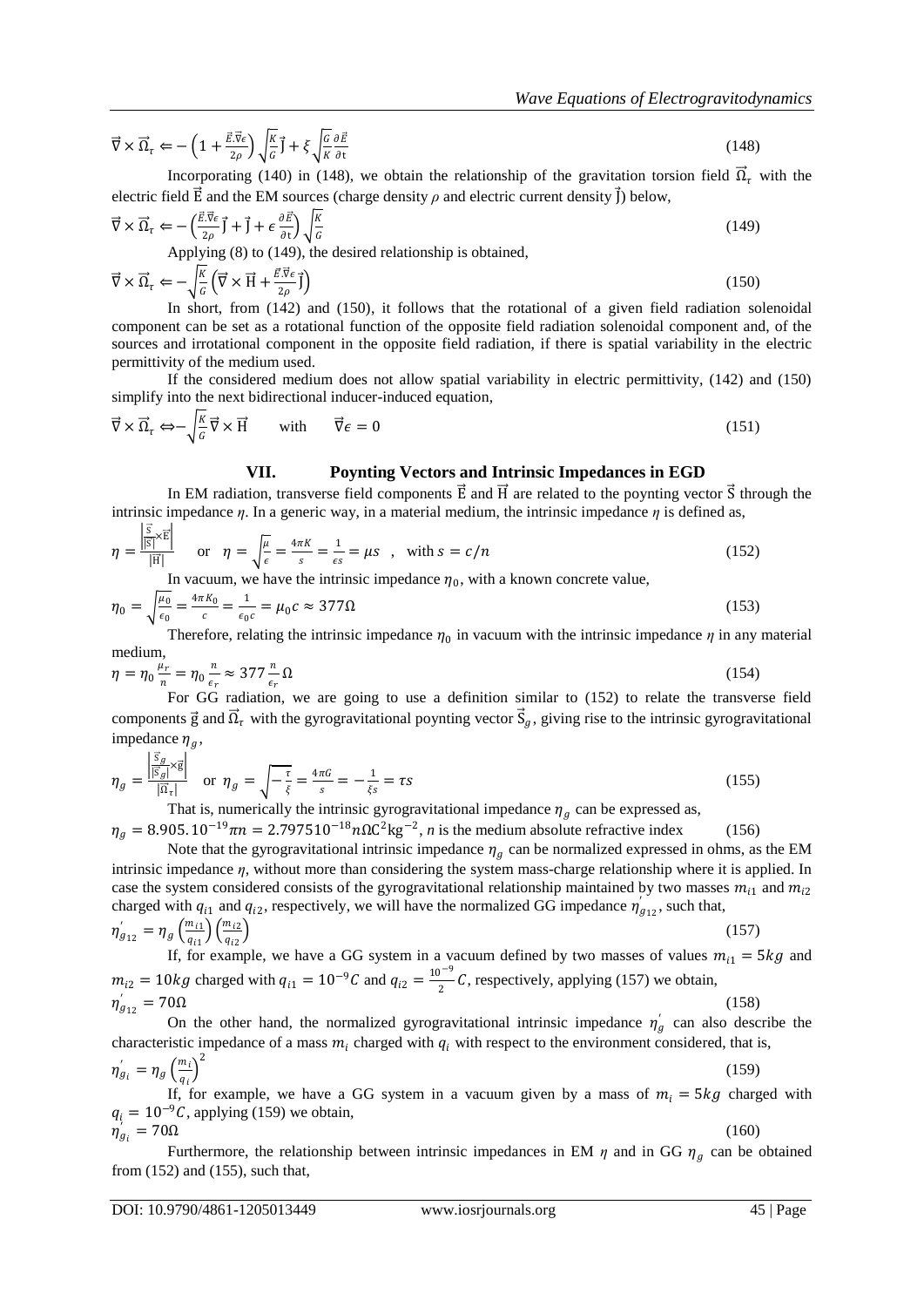η  $\frac{\eta}{\eta_g} = \frac{\mu}{\tau}$  $\frac{\mu}{\tau}=\frac{K}{G}$  $\frac{K}{G} = \frac{1.3485}{\epsilon_r}$  $\frac{1}{\epsilon_r}$  10<sup>20</sup>  $kg^2C^{-2}$ ,  $\epsilon_r$  is the electric permittivity relative to the medium (161)

When we speak of EM energy conversion into GG energy and vice versa [10] we must consider that for the electric  $\vec{E}$  and magnetic  $\vec{H}$  transverse fields generation, the gravitational  $\vec{g}$  and gravitation torsion  $\vec{\Omega}_i$ transverse fields are not such as those to keep in mind. Actually, for the electric  $\vec{E}$  and magnetic  $\vec{H}$  fields generation from GG fields or on the contrary, it is necessary to consider the equivalent conversion fields  $\vec{G}_E$  and  $\vec{G}_H$ , respectively, as demonstrated in the previous study indicated, so that,

$$
\vec{\mathbf{G}}_E = \vec{\mathbf{\Omega}}_\tau \sqrt{\frac{\mathbf{K}}{G}} \tag{162}
$$

$$
\vec{G}_H = \frac{\vec{g}}{s^2} \sqrt{\frac{K}{G}} \tag{163}
$$

In this way, the EM-GG conversion gyrogravitational poynting vector  $\vec{S}_{g_c}$  is defined as,

$$
\vec{S}_{g_c} = \vec{G}_H \times \vec{G}_E = \frac{\kappa}{s^2 G} \left( \vec{g} \times \vec{\Omega}_\tau \right) \tag{164}
$$

So, for the conversion energy GG, we have the intrinsic gyrogravitational conversion impedance  $\eta_{g_c}$ ,

$$
\eta_{g_c} = \frac{\left| \frac{\vec{s}_{g_c}}{|\vec{s}_{g_c}|} \times \vec{g} \right|_{\vec{s}^2}}{\left| \frac{\vec{a}}{|\vec{a}_\tau|} \right|} = \frac{\tau}{s}
$$
(165)

The specific energy intensity  $S_{\eta}$  is established as the radiated energy intensity per unit of area and specific impedance in the radiation considered propagation environment. It is the relationship between the energy flow modulus and the impedance, in the radiation environment where the propagation occurs. So, we have to,

$$
S_{\eta} = \frac{|\vec{s}|}{\eta}
$$
 (166)

Therefore, three different types of specific energy intensity will be considered, for EM radiation  $S_{\eta}$ , for GG radiation  $S_{\eta_g}$  and for conversion GG radiation  $S_{\eta_{gc}}$ .

$$
S_{\eta} = \frac{|\vec{E} \times \vec{H}|}{\mu s} = |\vec{H}|^2
$$
(167)

$$
S_{\eta_g} = \frac{|\vec{y} \times \vec{\Omega}_{\tau}|}{\tau_s} = |\vec{\Omega}_{\tau}|^2
$$
  
\n
$$
S_{\eta_{g_c}} = \frac{\kappa |\vec{g} \times \vec{\Omega}_{\tau}|}{G\tau_s} = \frac{\kappa}{G} |\vec{\Omega}_{\tau}|^2
$$
\n(168)

 $rac{G_{\text{TS}}}{G_{\text{TS}}}$   $rac{G_{\text{TS}}}{G_{\text{TS}}}$  (169), (168) and (169), together with the intrinsic impedances associated with EM radiation, GG radiation and GG radiation for EM-GG conversion, respectively, the intrinsic impedance relationships are obtained between radiations and, on the other hand, the relationships between specific energy intensities for them. See results in Table 1.

| Radiation        | Poynting Vector                                                      | Poynting<br>Vector<br>Relationship                | Intrinsic Impedance                                                             | Specific Energy Intensity<br>$S_{\eta} = \frac{ \vec{s} }{\eta}$     | Intrinsic<br>Impedance<br>Relationship      | Specific<br>Energy<br>Intensity<br>Relationship |
|------------------|----------------------------------------------------------------------|---------------------------------------------------|---------------------------------------------------------------------------------|----------------------------------------------------------------------|---------------------------------------------|-------------------------------------------------|
| EM               | $\vec{S} = \vec{E} \times \vec{H}$                                   | $ \overline{S}_{g} $                              | ×Ē<br>$\overline{1\overline{c}'}$<br>$= \mu s$<br>ΙĦ                            | $ \vec{E} \times \vec{H} $<br>$= \vec{H} ^2$                         | G<br>$\eta_g$                               |                                                 |
| GG               | $\vec{S}_g = \vec{g} \times \vec{\Omega}_\tau$                       | $ \vec{S}_g $<br>$s^2G$<br>$ \vec{S}_{g_c} $<br>К | $\times \vec{\mathrm{g}}$<br>$=\tau s$<br>$\eta_{q}$<br>$ \vec{\Omega}_{\tau} $ | $-\frac{ \vec{g} \times \vec{\Omega}_\tau }{ \vec{\Omega}_\tau ^2}$  | $\frac{\eta_g}{\eta} = s^2$<br>$\eta_{g_c}$ | $\mathfrak{I}_{\eta_{gc}}$                      |
| Conversion<br>GG | $\vec{S}_{g_c} = \frac{\kappa}{s^2 G} (\vec{g} \times \vec{n}_\tau)$ | Iś<br>$s^2G$<br>$\boldsymbol{K}$                  | ×ğ∣<br>$\frac{1}{s^2}$<br>$\eta_{g_c}$<br>$ \vec{\Omega}_{\tau} $<br>S          | $K \vec{g}\times\vec{\Omega}_{\tau} $<br>$\sigma_{\eta_{gc}}$<br>Gτs | $\overline{G}$<br>$\eta_{g_c}$              | $S_{\eta_{gc}}$                                 |

**Table 1:** Poynting vectors and intrinsic impedance relationships

# **VIII. Conclusions**

Electrogravitodynamics (EGD) formal structure has been presented in this work, summarized in:

Table 5, Table 6 and Table 7 in Appendix IX: EM and GG basic structural equations. Description of the permittivity  $\epsilon$  and  $\zeta$  and permeability  $\mu$  and  $\tau$  constants, continuity equations and force generated by the transversal component field combination. Maxwell equations for EM and GG. Transverse components conversion within EM and GG, applied through the radiation propagation speed.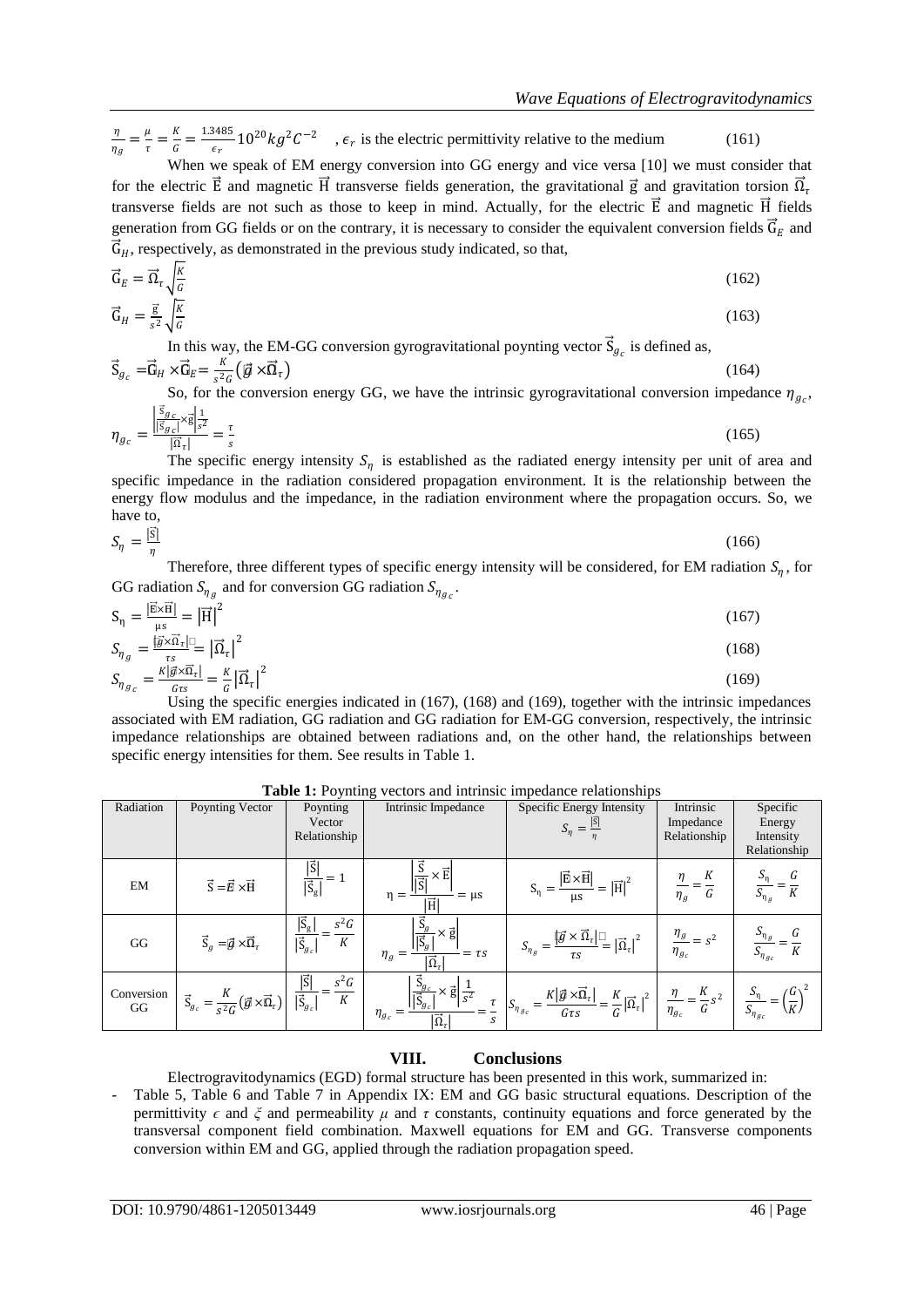- Table 2: Wave equations development in the EM, both of the electric  $\vec{E}$  and magnetic  $\vec{H}$  transverse field components, as well as the poynting vector  $\vec{S}$ , in a material medium with non-zero sources and later, in a vacuum without sources.
- Table 3: Wave equations development for the GG, both of the gravitational  $\vec{g}$  and gravitation torsion  $\vec{\Omega}_t$ transverse field components, as well as the gravitational poynting vector  $\vec{S}_g$ , in a material medium with nonzero sources and after, in vacuum without sources.
- Table 4: Interrelation EM and GG. Equations between irrotational type components and the same for solenoidal type components. Irrotational with solenoidal components relation equations between different radiations are also proposed, incorporating the corresponding sources for material medium and, later simplifying, for the vacuum. Relationship between sources for EM and GG.
- Table 1: Specific energy intensity definitions, together with intrinsic impedances for EM radiation, GG radiation, and GG radiation for EM-GG conversion. Poynting vector and intrinsic impedances relationships between radiations and, on the other hand, relationships between specific energy intensities.

| Component                 | Wave Equation (Generic)                                                                                                                                                                                                                                                                | Wave Equation<br>(In vacuum, null sources) |
|---------------------------|----------------------------------------------------------------------------------------------------------------------------------------------------------------------------------------------------------------------------------------------------------------------------------------|--------------------------------------------|
| Electric Field $\vec{E}$  | $\Box \vec{E} \Leftarrow -\mu \frac{\partial \vec{f}}{\partial t} - \vec{\nabla} \frac{\rho}{\epsilon} - \vec{\nabla} \mu \times \frac{\partial \vec{H}}{\partial t}$                                                                                                                  | $\Box \vec E = 0$                          |
| Magnetic Field H          | $\Box \vec{H} \Leftarrow \vec{\nabla} \times \vec{J} + \vec{\nabla} \in \times \frac{\partial \vec{E}}{\partial t}$                                                                                                                                                                    | $\Box \vec{H} = 0$                         |
| Poynting Vector $\vec{S}$ | $\Box \vec{S} \leftarrow \vec{E} \times \Box \vec{H} + \Box \vec{E} \times \vec{H} - \left( \vec{\nabla} \mu \cdot \frac{\partial \vec{H}}{\partial t} \right) \vec{H} - \vec{\nabla} \times \frac{\rho}{\epsilon} \vec{H} - 2 \vec{J} \times \mu \frac{\partial \vec{H}}{\partial t}$ | $\bar{\mathbf{S}} = 0$                     |

**Table 2:** Generic wave equations in electromagnetism.

| <b>Table 3:</b> Generic wave equations in gyrogravitation. |                                                                                                                                                                                                                                                                                                                                                                          |                                            |  |
|------------------------------------------------------------|--------------------------------------------------------------------------------------------------------------------------------------------------------------------------------------------------------------------------------------------------------------------------------------------------------------------------------------------------------------------------|--------------------------------------------|--|
| Component                                                  | Wave Equation (Generic)                                                                                                                                                                                                                                                                                                                                                  | Wave Equation<br>(In vacuum, null sources) |  |
| Gravitational Field g                                      | $\Box \vec{g} \Leftarrow \tau \frac{\partial \vec{f}_m}{\partial t} - \vec{\nabla} \frac{\rho_m}{\varepsilon} - \vec{\nabla} \tau \times \frac{\partial \vec{\Omega}_{\tau}}{\partial t}$                                                                                                                                                                                | $\Box \vec{a} = 0$                         |  |
| Gravitation torsion field $\overline{\Omega}_{\tau}$       | $\Box \vec{\Omega}_{\tau} \Leftarrow -\vec{\nabla} \times \vec{l}_m$                                                                                                                                                                                                                                                                                                     | $\Box \vec{\Omega}_{\tau} = 0$             |  |
| <b>Gravitational Poynting</b><br>Vector $\vec{S}_a$        | $\Box \vec{S}_g \Leftarrow \vec{g} \times \Box \vec{\Omega}_{\tau} + \Box \vec{g} \times \vec{\Omega}_{\tau} - \left( \vec{\nabla} \tau \cdot \frac{\partial \vec{\Omega}_{\tau}}{\partial t} \right) \vec{\Omega}_{\tau} - \vec{\nabla} \times \frac{\rho_m}{\varepsilon} \vec{\Omega}_{\tau} - 2\tau \frac{\partial \vec{\Omega}_{\tau}}{\partial t} \times \vec{f}_m$ | $\Box \vec{S}_q = 0$                       |  |

| Inducer<br>Component             | Induced<br>Component | Component Interrelation (Generic)                                                                                                                                                                                        | Component Interrelation<br>(In vacuum, null sources)                                                                     |
|----------------------------------|----------------------|--------------------------------------------------------------------------------------------------------------------------------------------------------------------------------------------------------------------------|--------------------------------------------------------------------------------------------------------------------------|
| $\vec{\mathrm{g}}$               | $\overrightarrow{E}$ | $\vec{E} \leftarrow -\vec{g} \sqrt{\frac{K}{G}} = -\vec{g} \sqrt{\frac{-\xi}{\epsilon}}$                                                                                                                                 | $\vec{E} \leftarrow -\vec{g}$                                                                                            |
|                                  | $\overrightarrow{H}$ | $\vec{\nabla}\times\vec{H} \Leftarrow \sqrt{\frac{G}{K}\left(\vec{J}_m+\xi\frac{\partial\vec{g}}{\partial t}\right)}+\sqrt{\frac{K}{G}\frac{\vec{g}.\vec{\nabla}\epsilon}{2\rho_m}\vec{J}_m}$                            | $\vec{\nabla} \times \vec{H} \Leftarrow \xi \frac{\partial \vec{g}}{\partial t}$                                         |
|                                  | $\overrightarrow{E}$ | $\vec{\nabla} \times \vec{\Omega}_\tau \leftarrow -\left(\frac{\vec{E} \cdot \vec{\nabla} \epsilon}{2\rho} \vec{\mathsf{J}} + \vec{\mathsf{J}} + \epsilon \frac{\partial \vec{E}}{\partial t}\right) \sqrt{\frac{K}{G}}$ | $\overline{\vec{\nabla}} \times \vec{\Omega}_\tau \leftarrow -\epsilon_0 \frac{\partial \vec{E}}{\partial t}$<br>$ K_0 $ |
| $\overrightarrow{\Omega}_{\tau}$ | $\vec{H}$            | $\vec{H} \leftarrow - \vec{\Omega}_{\tau} \left  \frac{G}{\nu} = -\vec{\Omega}_{\tau} \right $                                                                                                                           | G<br>$\vec{H} \leftarrow -\vec{\Omega}_{\tau}$                                                                           |
| Sources                          |                      | $\vec{g}.\vec{\nabla}\epsilon$                                                                                                                                                                                           | $\frac{\rho}{\rho_m} = \frac{\vec{J}}{\vec{J}_m} = \sqrt{\frac{G}{K_0}}$ (In vacuum)                                     |

# **Table 4:** Electrogravitodynamics: EM and GG interrelation equations.

# **IX. Appendix: Vectorial Calculus**

Generic vector analysis equations used in this article are summarized below.

 $\vec{a}$ ,  $\vec{b}$  and  $\vec{c}$  are vectors, while  $\varphi$  is a scalar. The dot product is defined using the dot notation. The cross product is defined by the symbol ×.

| $\vec{\nabla} \cdot (\vec{a} \times \vec{b}) = \vec{b} \cdot (\vec{\nabla} \times \vec{a}) - \vec{a} \cdot (\vec{\nabla} \times \vec{b}) = (\vec{\nabla} \times \vec{a}) \cdot \vec{b} - (\vec{\nabla} \times \vec{b}) \cdot \vec{a}$ | (A1) |
|---------------------------------------------------------------------------------------------------------------------------------------------------------------------------------------------------------------------------------------|------|
| $(\vec{a} \times \vec{b}) \times \vec{c} = \vec{b}(\vec{c} \times \vec{a}) - \vec{a}(\vec{c} \times \vec{b})$                                                                                                                         | (A2) |

$$
\vec{\nabla} \left( \vec{a} \cdot \vec{b} \right) = \left( \vec{b} \cdot \vec{\nabla} \right) \vec{a} + \left( \vec{a} \cdot \vec{\nabla} \right) \vec{b} + \vec{b} \times \left( \vec{\nabla} \times \vec{a} \right) + \vec{a} \times \left( \vec{\nabla} \times \vec{b} \right)
$$
\n(A3)

$$
\frac{1}{2}\vec{\nabla}(\vec{a},\vec{a}) = (\vec{a}.\vec{\nabla})\vec{a} + \vec{a} \times (\vec{\nabla} \times \vec{a})
$$
\n(A4)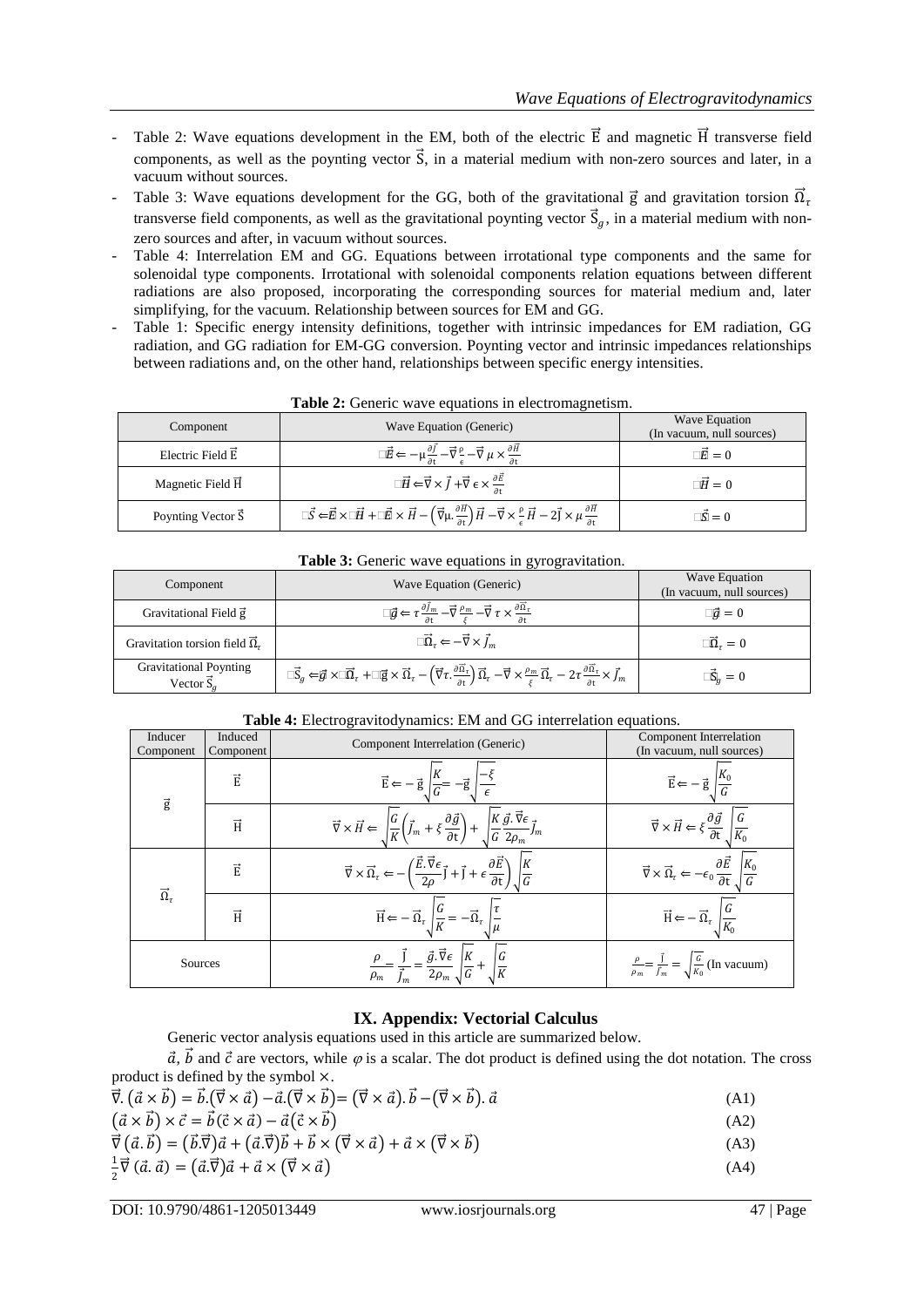| $\vec{\nabla} \times (\vec{a} \times \vec{b}) = \vec{a}(\vec{\nabla} \cdot \vec{b}) - \vec{b}(\vec{\nabla} \cdot \vec{a}) + (\vec{b} \cdot \vec{\nabla})\vec{a} - (\vec{a} \cdot \vec{\nabla})\vec{b}$ | (A5) |
|--------------------------------------------------------------------------------------------------------------------------------------------------------------------------------------------------------|------|
| $\Delta \vec{a} = \vec{\nabla}^2 \vec{a} = \vec{\nabla} (\vec{\nabla} \cdot \vec{a}) - \vec{\nabla} \times (\vec{\nabla} \times \vec{a})$                                                              | (A6) |
| $\vec{\nabla} \cdot (\varphi \, \vec{a}) = \varphi(\vec{\nabla} \cdot \vec{a}) + (\vec{\nabla} \varphi) \cdot \vec{a}$                                                                                 | (A7) |
| $\vec{\nabla} \times (\varphi \, \vec{a}) = \varphi (\vec{\nabla} \times \vec{a}) + (\vec{\nabla} \varphi) \times \vec{a}$                                                                             | (A8) |

#### **X. Appendix: Structural Equations in Electromagnetism and Gyrogravitation**

Equations formal structure for the electromagnetic field in a material medium and the gyrogravitation field [3][11], is summarized below defined through,

- Table 5, initial condition parameters, describing the permittivity constants *ϵ* and *ξ*, the permeability constants  $\mu$  and  $\tau$ , the continuity equations for the charge and mass conservation and the force around a charge *q* and a mass *m* generated by the component transversal fields combination of the corresponding radiation.
- Table 6, Maxwell equations and equivalents for gyrogravitation, as well as interrelation between gyrogravitational field components and their relationship with the generating sources.
- Table 7, transverse component conversion equations for the electromagnetic field and for the gyrogravitational field, relating them through their propagation speed.

| Nomenclature                                       | Electromagnetism (EM)                                                                                                                                      | Girogravitation (GG)                                                                                 |
|----------------------------------------------------|------------------------------------------------------------------------------------------------------------------------------------------------------------|------------------------------------------------------------------------------------------------------|
| Lorentz Force                                      | $\vec{F} \Leftarrow q (\vec{E} + \vec{v} \times \mu \vec{H})$                                                                                              | $\vec{F} \Leftarrow m \left( \vec{g} + \vec{v} \times \tau \vec{\Omega}_{\tau} \right)$              |
| <b>Field Propagation Speed</b>                     | $\frac{1}{\sqrt{\mu_r \epsilon_r}}$<br>$s = 1$<br>$\mu \epsilon$                                                                                           | $s = \left(\frac{-1}{\xi \tau}\right)^{s}$                                                           |
| <b>Permittivity Constant</b>                       | $\epsilon = \epsilon_r \epsilon_0 = \frac{1}{4\pi k}$ (electric)                                                                                           | $\xi = -\frac{1}{4\pi G}$ (gravitational)                                                            |
| Permeability Constant                              | $\mu = \mu_r \mu_0 = \frac{4\pi K}{s^2}$ (magnetic)                                                                                                        | $\tau = \frac{4\pi G}{r^2}$ (gravitation torsion)                                                    |
| Flux/Density Relationship<br>(Continuity Equation) | $\vec{\nabla}.\vec{j} \leftarrow -\frac{\partial \rho}{\partial t} - \vec{\nabla} \epsilon . \frac{\partial \vec{E}}{\partial t}$<br>(charge conservation) | $\vec{\nabla} \cdot \vec{J}_m \Leftarrow -\frac{\partial \rho_m}{\partial x}$<br>(mass conservation) |

**Table 5:** Definitions and parameters of electromagnetism (in material medium) and gyrogravitation

| Table 6: Relation characteristic equations between generating sources and associated fields, and interrelation |  |
|----------------------------------------------------------------------------------------------------------------|--|
| within electromagnetism (in a material medium) and gyrogravitation components                                  |  |

| -- 51-- 5-                               |                                                                                                                |                                                                                                                            |  |
|------------------------------------------|----------------------------------------------------------------------------------------------------------------|----------------------------------------------------------------------------------------------------------------------------|--|
| Nomenclature                             | Electromagnetism (EM)                                                                                          | Girogravitation (GG)                                                                                                       |  |
| Irrotacional Field and Associated Source | $\vec{\nabla} \cdot \vec{E} \Leftarrow \frac{P}{r}$                                                            | $\vec{\nabla} \cdot \vec{g}$ $\Leftarrow$                                                                                  |  |
| Solenoidal Field                         | $\vec{\nabla} \cdot \vec{H} = 0$                                                                               | $\vec{\nabla} \cdot \vec{\Omega}_{\tau} = 0$                                                                               |  |
| Lenz's Law                               | $\vec{\nabla} \times \vec{E} \Leftarrow$                                                                       | $\frac{\partial \Omega_{\tau}}{\partial \tau}$<br>$\vec{\nabla} \times \vec{g} \Leftarrow$                                 |  |
| Ampere's Law                             | $\vec{\nabla} \times \vec{H} \Leftarrow \vec{j} + \epsilon \frac{\overline{a} \cdot \overline{B}}{\partial t}$ | $\xi \frac{\partial g}{\partial t}$<br>$\vec{\nabla} \times \vec{\Omega}_{\tau} \leftarrow -\vec{J}_m - \vec{\varepsilon}$ |  |

**Table 7:** Transversal components conversion and their relationship with the propagation speed of electromagnetism (in a material medium) and gyrogravitation fields

| Nomenclature                          | Electromagnetism (EM)                         | Girogravitation (GG)                                      |
|---------------------------------------|-----------------------------------------------|-----------------------------------------------------------|
| <b>Irrotacional Field Composition</b> | $\vec{E} \Leftarrow u \vec{H} \times \vec{s}$ | $\vec{\tau} \leftarrow \tau \Omega_{\tau} \times \vec{S}$ |
| Solenoidal Field Composition          | $-\Leftarrow \vec{s} \times \vec{E}$          | አራ<br>$-\div \in \vec{s} \times \vec{q}$                  |

#### **References**

- [1]. N. Torres López and F. Racedo Niebles, *Teoría Electromagnética* (Barranquilla, Colombia: Universidad del Atlántico, 2010), ISBN: 978-958-8123-82.
- [2]. B. García Olmedo, *Fundamentos del Electromagnetismo* (Granada, España: Universidad de Granada, 2005).
- [3]. J. Joglar Alcubilla, Electrogravitodynamics Principles (V2), [https://www.researchgate.net/publication/339044382\\_](https://www.researchgate.net/publication/339044382_%20Electrogravitodynamics_Principles)  [Electrogravitodynamics\\_Principles,](https://www.researchgate.net/publication/339044382_%20Electrogravitodynamics_Principles) 2020.
- [4]. J. Joglar Alcubilla, Electrogravitodynamics Principles, *IOSR Journal of Applied Physics*, 12 (1), 2020, 45-57, doi: 10.9790/4861- 1201024557.
- [5]. A. Gamero Rojas, *Ondas Electromagnéticas. Conceptos Básicos* (Córdoba, España: Universidad de Córdoba, 2005).

[6]. B.G. Levich*,* Teoría general del campo electromagnético, in Reverté S.A. (Ed.), *Física Teórica 1: Teoría del campo electromagnético y teoría de la relatividad,* 1 (Barcelona, 1974), 1-43, ISBN 842914061.

[7]. J. Joglar Alcubilla, Light Velocity Quantization and Harmonic Spectral Analysis, *IOSR Journal of Applied Physics*, 10 (4II), 2018, 57-71, doi: 10.9790/4861-1004025771.

[8]. O. D. Jefimenko, Causality Electromagnetic Induction and Gravitation, 2nd ed.: Electret Scientific (Star City - 2000) Chapter 1, Sec. 1-4, pag. 16, ISBN 0-917406-23-0.